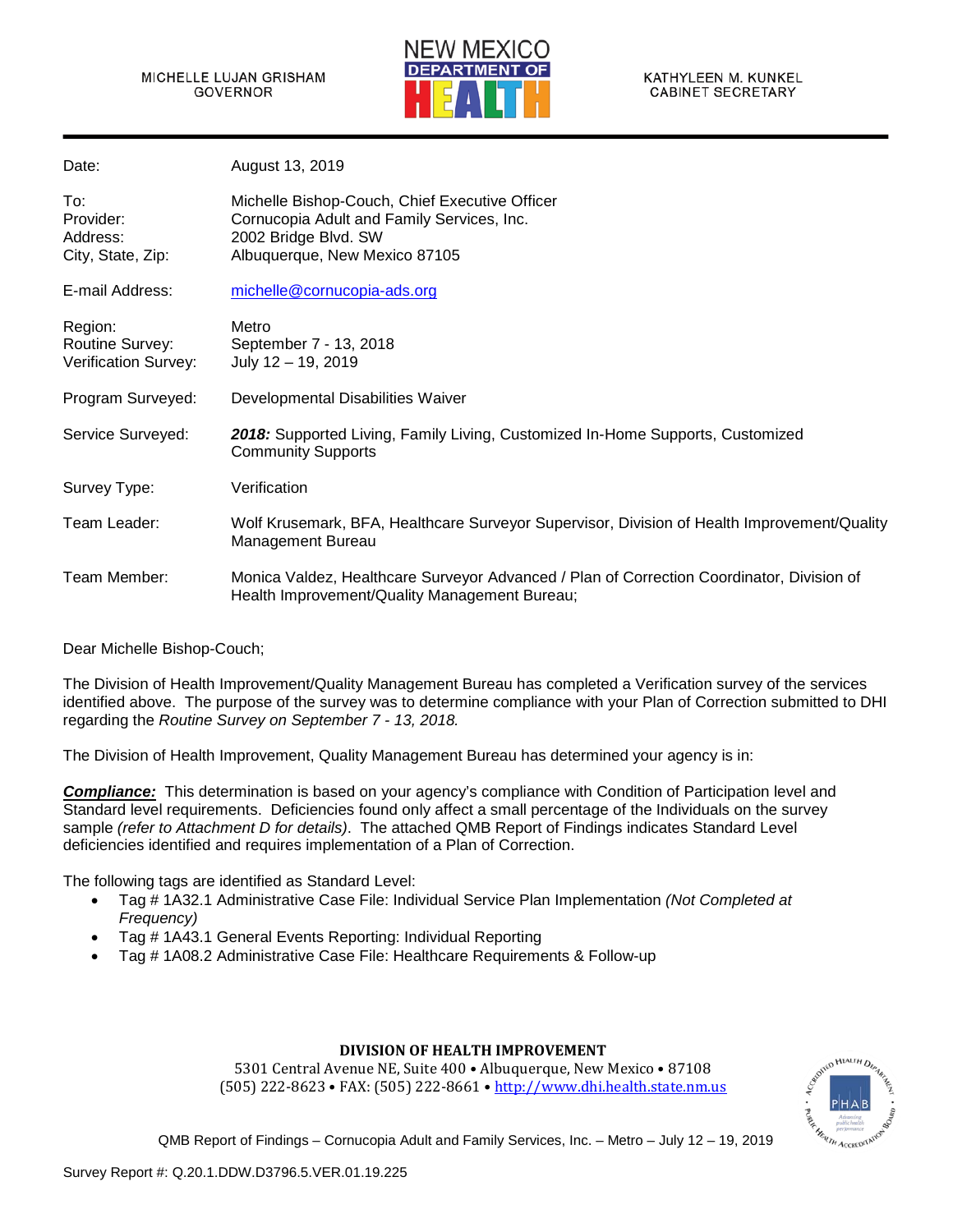However, due to the new/repeat deficiencies your agency will be required to contact your DDSD Regional Office for technical assistance and follow up and complete the Plan of Correction document attached at the end of this report. Please respond to the Plan of Correction Coordinator within 10 business days of receipt of this letter.

# **Plan of Correction:**

The attached Report of Findings identifies the new/repeat Standard Level deficiencies found during your agency's verification compliance review. You are required to complete and implement a Plan of Correction. Your agency has a total of 10 business days from the receipt of this letter. The Plan of Correction must include the following:

- 1. Evidence your agency has contacted your DDSD Regional Office for technical assistance;
- 2. A Plan of Correction detailing Quality Assurance/Quality Improvement processes to prevent your agency from receiving deficiencies in the future. Please use the format provided at the end of this report;
- 3. Documentation verifying that newly cited deficiencies have been corrected.

### **Submission of your Plan of Correction:**

Please submit your agency's Plan of Correction and documentation verifying correction of survey deficiencies within 10 business days of receipt of this letter to the parties below:

#### **1. Quality Management Bureau, Attention: Plan of Correction Coordinator 5301 Central Ave. NE Suite 400, New Mexico 87108**

### **2. Developmental Disabilities Supports Division Regional Office for region of service surveyed**

Failure to submit your POC within the allotted 10 business days may result in the imposition of a \$200 per day Civil Monetary Penalty until it is received, completed and/or implemented.

Please call the Plan of Correction Coordinator at 505-273-1930, if you have questions about the survey or the report. Thank you for your cooperation and for the work you perform.

Sincerely,

Wolf Krusemark, BFA

Wolf Krusemark, BFA Team Lead/Healthcare Surveyor Supervisor Division of Health Improvement Quality Management Bureau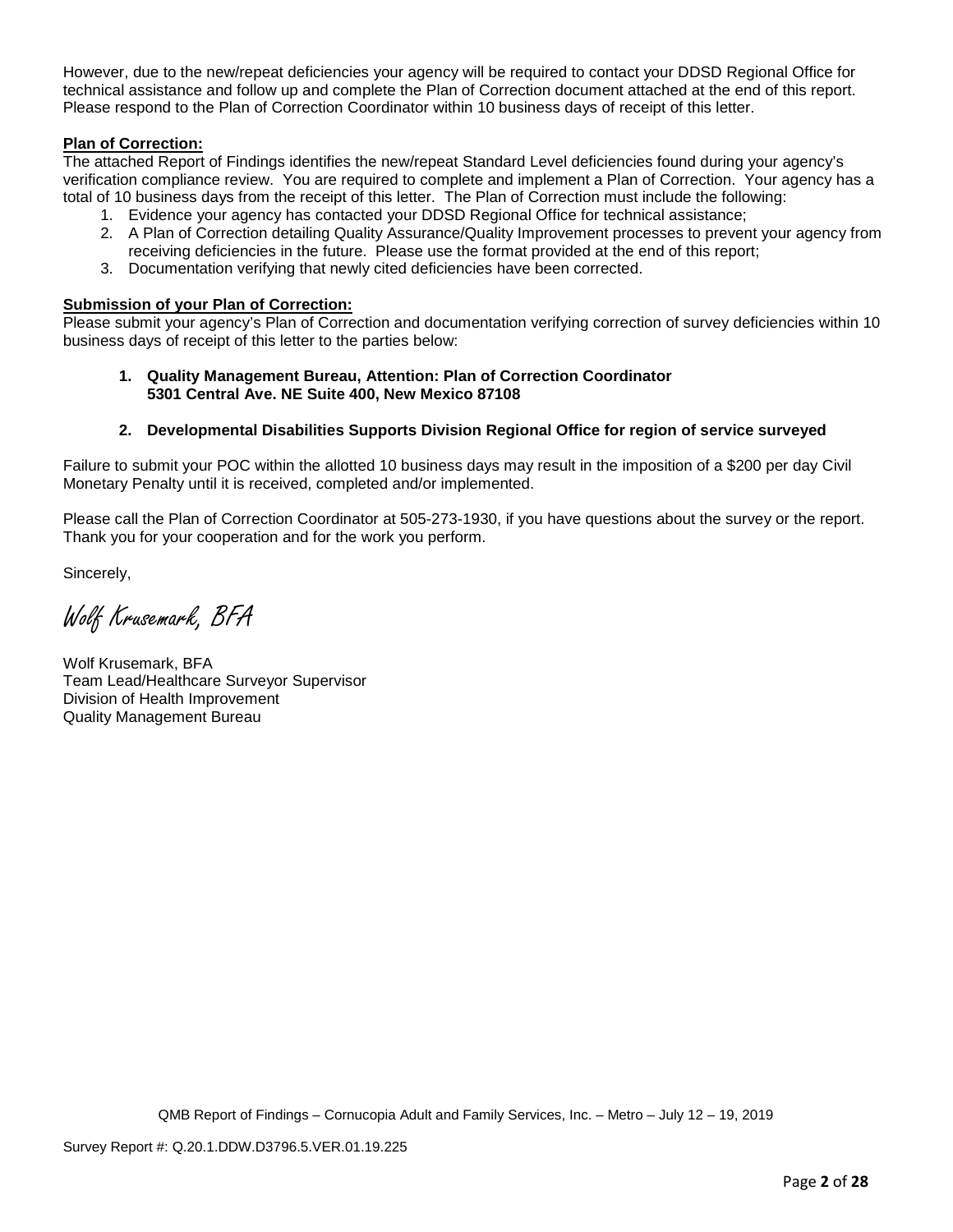| <b>Survey Process Employed:</b>                                      |                                                                                                                                                                                                                                                                                                        |  |  |
|----------------------------------------------------------------------|--------------------------------------------------------------------------------------------------------------------------------------------------------------------------------------------------------------------------------------------------------------------------------------------------------|--|--|
| <b>Administrative Review Start Date:</b>                             | July 12, 2019                                                                                                                                                                                                                                                                                          |  |  |
| Contact:                                                             | <b>Cornucopia Adult and Family Services, Inc.</b><br>Michelle Bishop-Couch, Chief Executive Officer                                                                                                                                                                                                    |  |  |
|                                                                      | <b>DOH/DHI/QMB</b><br>Wolf Krusemark, BFA, Team Lead/Healthcare Surveyor Supervisor                                                                                                                                                                                                                    |  |  |
| On-site Entrance Conference Date:                                    | July 15, 2019                                                                                                                                                                                                                                                                                          |  |  |
| Present:                                                             | <b>Cornucopia Adult and Family Services, Inc.</b><br>Michelle Bishop-Couch, Chief Executive Officer<br>Judy Manicki, Human Resources Director<br>Veronica Dozal, Program Director<br>Frances Barnes-Provencher, Finance Manager                                                                        |  |  |
|                                                                      | <b>DOH/DHI/QMB</b><br>Wolf Krusemark, BFA, Team Lead/Healthcare Surveyor Supervisor<br>Monica Valdez, Healthcare Surveyor Advanced / Plan of Correction<br>Coordinator, Division of Health Improvement/Quality Management<br>Bureau;                                                                   |  |  |
| <b>Exit Conference Date:</b>                                         | July 19, 2019                                                                                                                                                                                                                                                                                          |  |  |
| Present:                                                             | <b>Cornucopia Adult and Family Services, Inc.</b><br>Michelle Bishop-Couch, Chief Executive Officer<br>Veronica Dozal, Program Director<br>Marti Madrid, Quality Assurance                                                                                                                             |  |  |
|                                                                      | <b>DOH/DHI/QMB</b><br>Wolf Krusemark, BFA, Team Lead/Healthcare Surveyor Supervisor,<br>Division of Health Improvement/Quality Management Bureau;<br>Monica Valdez, BS, Healthcare Surveyor Advanced / Plan of<br>Correction Coordinator, Division of Health Improvement/Quality<br>Management Bureau; |  |  |
| <b>Administrative Locations Visited</b>                              | 1                                                                                                                                                                                                                                                                                                      |  |  |
| <b>Total Sample Size</b>                                             | 9                                                                                                                                                                                                                                                                                                      |  |  |
|                                                                      | 1 - Jackson Class Members<br>8 - Non-Jackson Class Members                                                                                                                                                                                                                                             |  |  |
|                                                                      | 1 - Supported Living<br>5 - Family Living<br>8 - Customized Community Supports                                                                                                                                                                                                                         |  |  |
| Persons Served Records Reviewed                                      | 9                                                                                                                                                                                                                                                                                                      |  |  |
| Direct Support Personnel Interviewed during<br><b>Routine Survey</b> | 10                                                                                                                                                                                                                                                                                                     |  |  |
| <b>Direct Support Personnel Records Reviewed</b>                     | 59 (One DSP also performed duties as a Service Coordinator)                                                                                                                                                                                                                                            |  |  |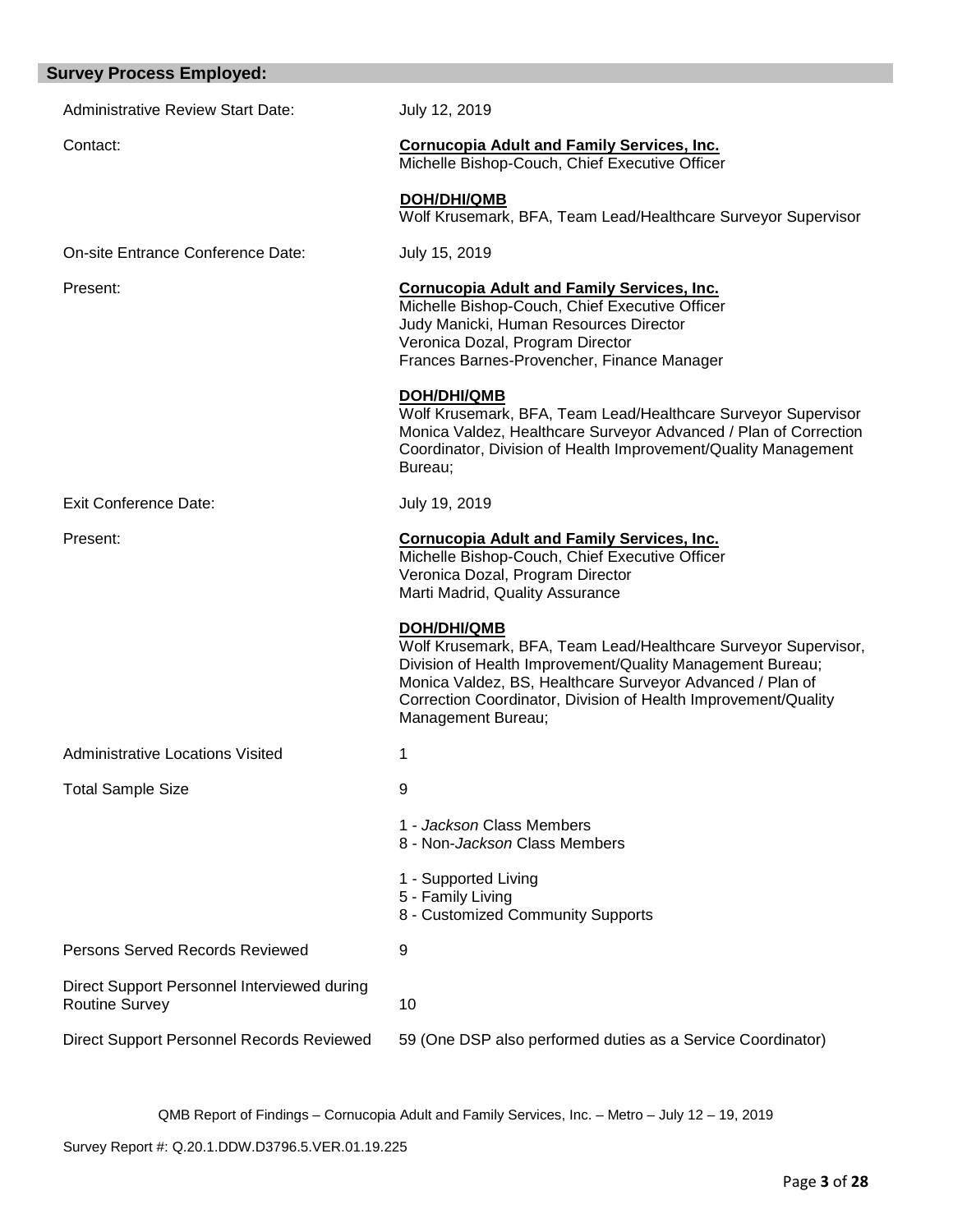Substitute Care/Respite Personnel Records Reviewed 15 Service Coordinator Records Reviewed 5 (One Service Coordinator also performed duties as a DSP)

Administrative Interviews during Routine Survey 2

Administrative Processes and Records Reviewed:

- Medicaid Billing/Reimbursement Records for all Services Provided
- Accreditation Records
- Oversight of Individual Funds
	- Individual Medical and Program Case Files, including, but not limited to:
		- o Individual Service Plans
			- o Progress on Identified Outcomes
			- o Healthcare Plans
			- o Medication Administration Records
			- o Medical Emergency Response Plans
			- o Therapy Evaluations and Plans
			- o Healthcare Documentation Regarding Appointments and Required Follow-Up o Other Required Health Information
- Internal Incident Management Reports and System Process / General Events Reports
- Personnel Files, including nursing and subcontracted staff
- Staff Training Records, Including Competency Interviews with Staff
- Agency Policy and Procedure Manual
- Caregiver Criminal History Screening Records
- Consolidated Online Registry/Employee Abuse Registry
- Human Rights Committee Notes and Meeting Minutes
- Evacuation Drills of Residences and Service Locations
- Quality Assurance / Improvement Plan

CC: Distribution List: DOH - Division of Health Improvement

- DOH Developmental Disabilities Supports Division
	- DOH Office of Internal Audit

HSD - Medical Assistance Division

NM Attorney General's Office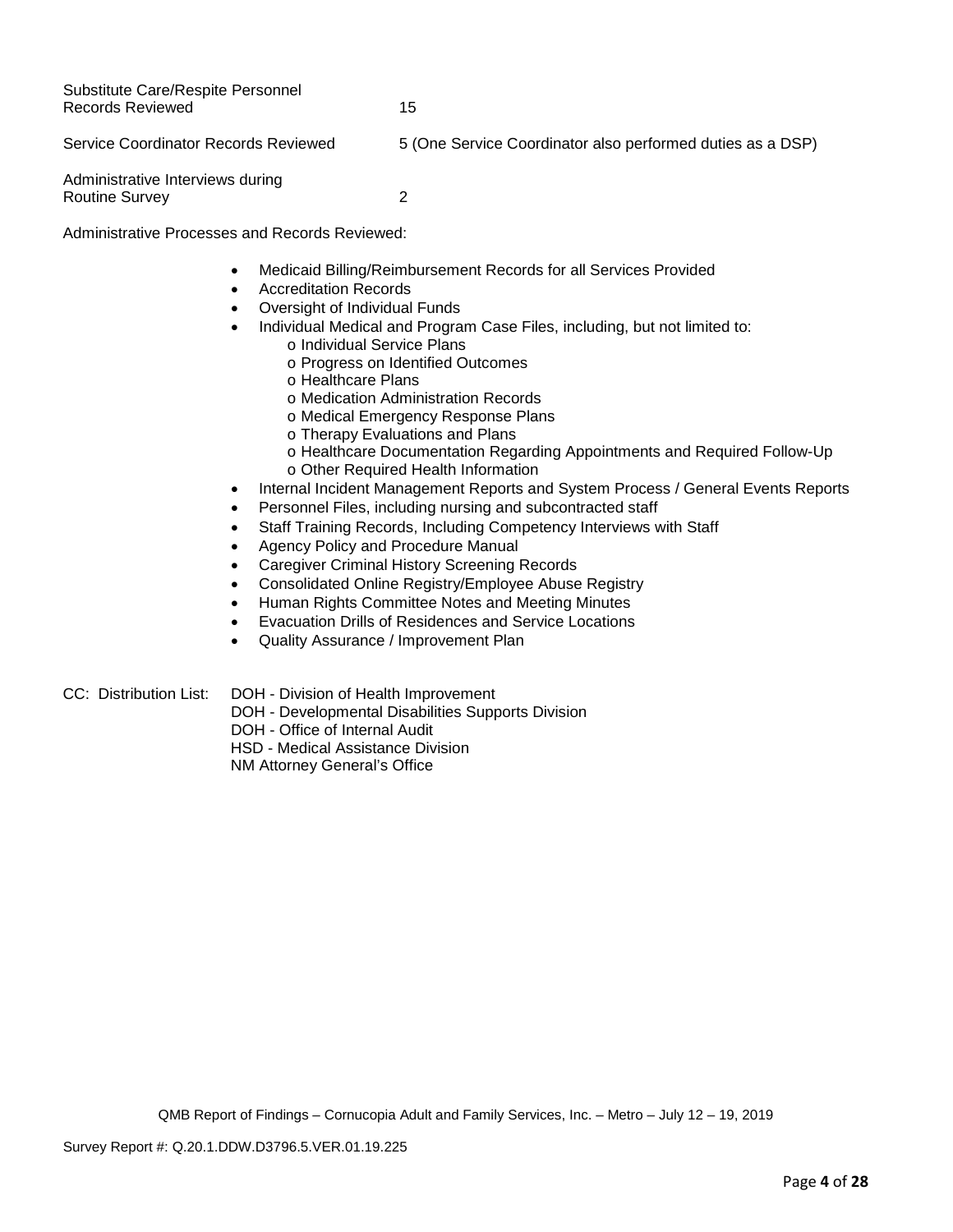# **Attachment B**

#### **Department of Health, Division of Health Improvement QMB Determination of Compliance Process**

The Division of Health Improvement, Quality Management Bureau (QMB) surveys compliance of the Developmental Disabilities Waiver (DDW) standards and other state and federal regulations. For the purpose of the LCA / CI survey the CMS waiver assurances have been grouped into four (4) Service Domains: Plan of Care (ISP Implementation); Qualified Providers; Health, Welfare and Safety; and Administrative Oversight (note that Administrative Oversight listed in this document is not the same as the CMS assurance of Administrative Authority. Used in this context it is related to the agency's operational policies and procedures, Quality Assurance system and Medicaid billing and reimbursement processes.)

The QMB Determination of Compliance process is based on provider compliance or non-compliance with standards and regulations identified during the on-site survey process and as reported in the QMB Report of Findings. All areas reviewed by QMB have been agreed to by DDSD and DHI/QMB and are reflective of CMS requirements. All deficiencies (non-compliance with standards and regulations) are identified and cited as either a Standard level deficiency or a Condition of Participation level deficiency in the QMB Reports of Findings. All deficiencies require corrective action when non-compliance is identified.

Each deficiency in your Report of Findings has been predetermined to be a Standard Level Deficiency, a Condition of Participation Level Deficiency, if below 85% compliance or a non-negotiable Condition of Participation Level Deficiency. Your Agency's overall Compliance Determination is based on a Scope and Severity Scale which takes into account the number of Standard and Condition Level Tags cited as well as the percentage of Individuals affected in the sample.

## **Conditions of Participation (CoPs)**

CoPs are based on the Centers for Medicare and Medicaid Services, Home and Community-Based Waiver required assurances, in addition to the New Mexico Developmental Disability Waiver (DDW) Service Standards. The Division of Health Improvement (DHI), in conjunction with the Developmental Disability Support Division (DDSD), has identified certain deficiencies that have the potential to be a Condition of Participation Level, if the tag falls below 85% compliance based on the number of people affected. Additionally, there are what are called nonnegotiable Conditions of Participation, regardless if one person or multiple people are affected. In this context, a CoP is defined as an essential / fundamental regulation or standard, which when out of compliance directly affects the health and welfare of the Individuals served. If no deficiencies within a Tag are at the level of a CoP, it is cited as a Standard Level Deficiency.

# *Service Domains and CoPs for Living Care Arrangements and Community Inclusion are as follows:*

**Service Domain: Service Plan: ISP Implementation -** *Services are delivered in accordance with the service plan, including type, scope, amount, duration and frequency specified in the service plan.*

### **Potential Condition of Participation Level Tags, if compliance is below 85%:**

- **1A08.3 –** Administrative Case File: Individual Service Plan / ISP Components
- **1A32 –** Administrative Case File: Individual Service Plan Implementation
- **LS14 –** Residential Service Delivery Site Case File (ISP and Healthcare Requirements)
- **IS14 –** CCS / CIES Service Delivery Site Case File (ISP and Healthcare Requirements)

**Service Domain: Qualified Providers -** *The State monitors non-licensed/non-certified providers to assure adherence to waiver requirements. The State implements its policies and procedures for verifying that provider training is conducted in accordance with State requirements and the approved waiver.*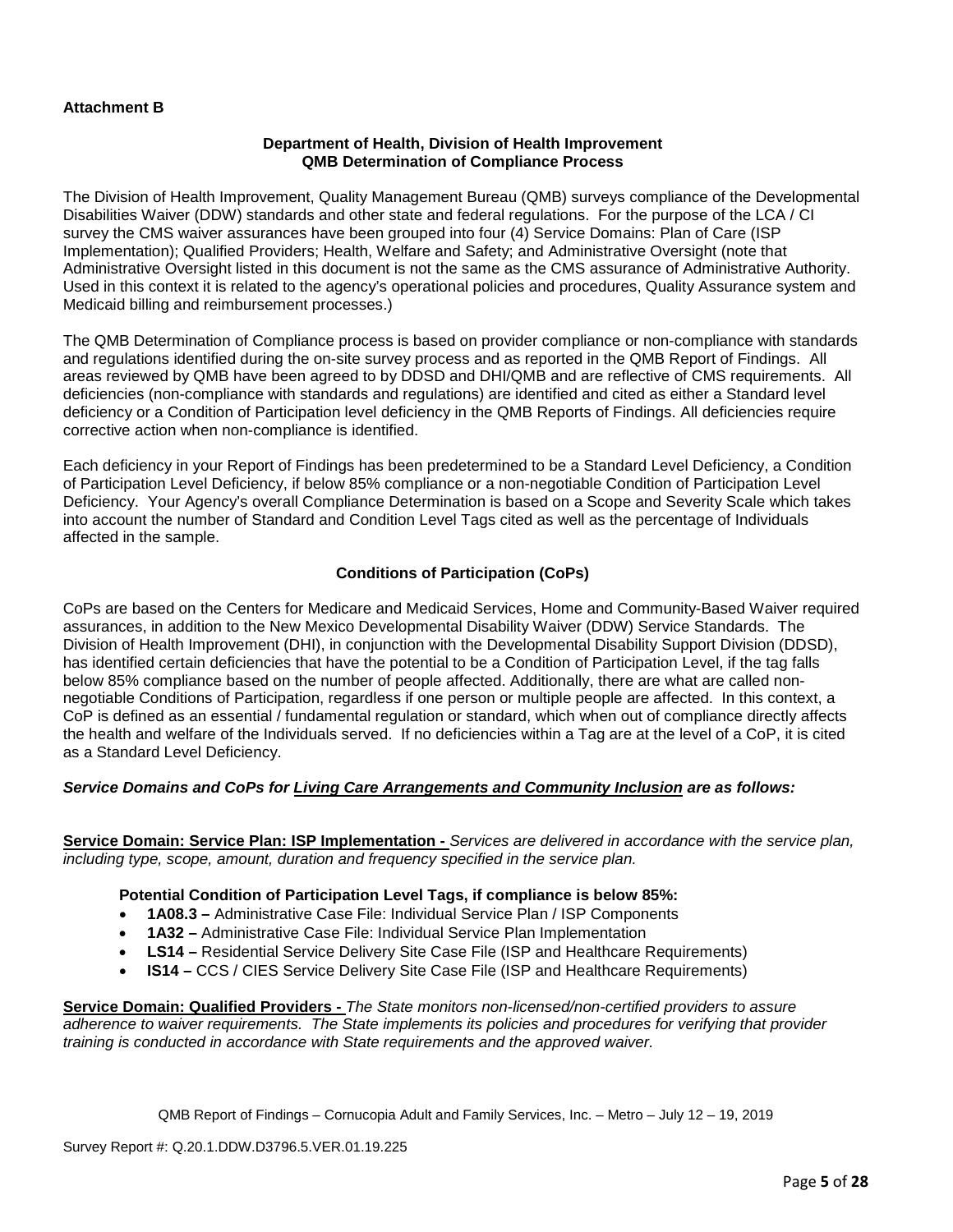# **Potential Condition of Participation Level Tags, if compliance is below 85%:**

- **1A20 -** Direct Support Personnel Training
- **1A22 -** Agency Personnel Competency
- **1A37 –** Individual Specific Training

### **Non-Negotiable Condition of Participation Level Tags (one or more Individuals are cited):**

- **1A25.1 –** Caregiver Criminal History Screening
- **1A26.1 –** Consolidated On-line Registry Employee Abuse Registry

**Service Domain: Health, Welfare and Safety -** *The State, on an ongoing basis, identifies, addresses and seeks to prevent occurrences of abuse, neglect and exploitation. Individuals shall be afforded their basic human rights. The provider supports individuals to access needed healthcare services in a timely manner.*

## **Potential Condition of Participation Level Tags, if compliance is below 85%:**

- **1A08.2 –** Administrative Case File: Healthcare Requirements & Follow-up
- **1A09 –** Medication Delivery Routine Medication Administration
- **1A09.1 –** Medication Delivery PRN Medication Administration
- **1A15.2 –** Administrative Case File: Healthcare Documentation (Therap and Required Plans)

### **Non-Negotiable Condition of Participation Level Tags (one or more Individuals are cited):**

- **1A05 –** General Requirements / Agency Policy and Procedure Requirements
- **1A07 –** Social Security Income (SSI) Payments
- **1A09.2 –** Medication Delivery Nurse Approval for PRN Medication
- **1A15 –** Healthcare Documentation Nurse Availability
- **1A31 –** Client Rights/Human Rights
- **LS25.1 –** Residential Reqts. (Physical Environment Supported Living / Family Living / Intensive Medical Living)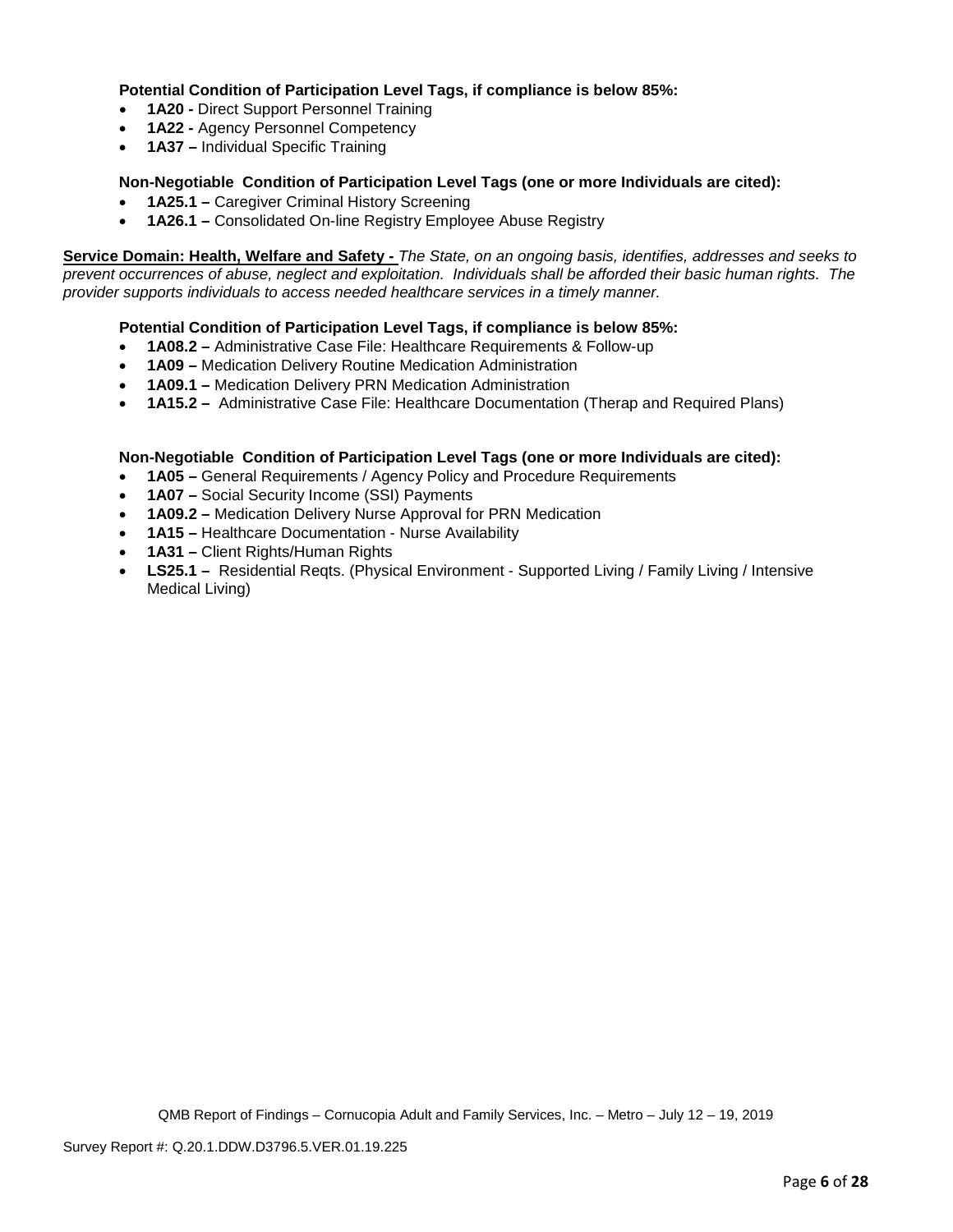# **Attachment C**

# **Guidelines for the Provider Informal Reconsideration of Finding (IRF) Process**

### **Introduction:**

Throughout the QMB Survey process, surveyors are openly communicating with providers. Open communication means surveyors have clarified issues and/or requested missing information before completing the review through the use of the signed/dated "Document Request," or "Administrative Needs," etc. forms. Regardless, there may still be instances where the provider disagrees with a specific finding. Providers may use the following process to informally dispute a finding.

## **Instructions:**

- 1. The Informal Reconsideration of the Finding (IRF) request must be received in writing to the QMB Deputy Bureau Chief **within 10 business days** of receipt of the final Report of Findings.
- 2. The written request for an IRF *must* be completed on the QMB Request for Informal Reconsideration of Finding form available on the QMB website: <https://nmhealth.org/about/dhi/cbp/irf/>
- 3. The written request for an IRF must specify in detail the request for reconsideration and why the finding is inaccurate.
- 4. The IRF request must include all supporting documentation or evidence.
- 5. If you have questions about the IRF process, email the IRF Chairperson, Crystal Lopez-Beck a[t Crystal.Lopez-](mailto:Crystal.Lopez-Beck@state.nm.us)[Beck@state.nm.us](mailto:Crystal.Lopez-Beck@state.nm.us) for assistance.

## **The following limitations apply to the IRF process:**

- The written request for an IRF and all supporting evidence must be received within 10 business days.
- Findings based on evidence requested during the survey and not provided may not be subject to reconsideration.
- The supporting documentation must be new evidence not previously reviewed or requested by the survey team.
- Providers must continue to complete their Plan of Correction during the IRF process
- Providers may not request an IRF to challenge the sampling methodology.
- Providers may not request an IRF based on disagreement with the nature of the standard or regulation.
- Providers may not request an IRF to challenge the team composition.
- Providers may not request an IRF to challenge the DHI/QMB determination of compliance or the length of their DDSD provider contract.

A Provider forfeits the right to an IRF if the request is not received within 10 business days of receiving the report and/or does not include all supporting documentation or evidence to show compliance with the standards and regulations.

The IRF Committee will review the request; the Provider will be notified in writing of the ruling; no face-to-face meeting will be conducted.

When a Provider requests that a finding be reconsidered, it does not stop or delay the Plan of Correction process. **Providers must continue to complete the Plan of Correction, including the finding in dispute regardless of the IRF status.** If a finding is removed or modified, it will be noted and removed or modified from the Report of Findings. It should be noted that in some cases a Plan of Correction may be completed prior to the IRF process being completed. The provider will be notified in writing on the decisions of the IRF committee.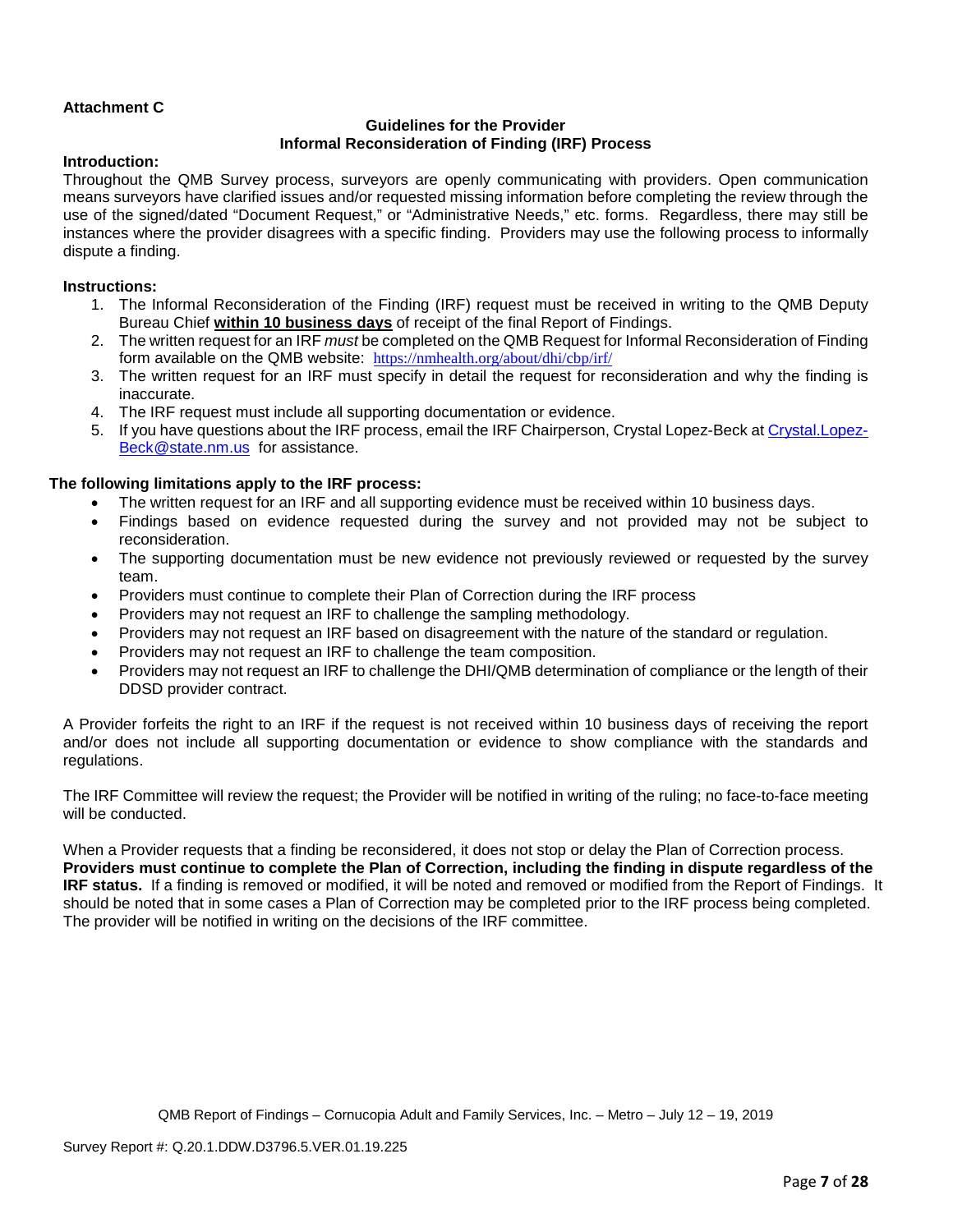# **Attachment D**

# **QMB Determinations of Compliance**

# **Compliance:**

The QMB determination of *Compliance* indicates that a provider has either no deficiencies found during a survey or that no deficiencies at the Condition of Participation Level were found. The agency has obtained a level of compliance such that there is a minimal potential for harm to individuals' health and safety. To qualify for a determination of *Compliance*, the provider must have received no Conditions of Participation Level Deficiencies and have a minimal number of Individuals on the sample affected by the findings indicated in the Standards Level Tags.

## **Partial-Compliance with Standard Level Tags:**

The QMB determination of *Partial-Compliance with Standard Level Tags* indicates that a provider is in compliance with all Condition of Participation Level deficiencies but is out of compliance with a certain percentage of Standard Level deficiencies. This partial-compliance, if not corrected, may result in a negative outcome or the potential for more than minimal harm to individuals' health and safety. There are two ways to receive a determination of Partial Compliance with Standard Level Tags:

- 1. Your Report of Findings includes 16 or fewer Standards Level Tags with between 75% and 100% of the survey sample affected in any tag.
- 2. Your Report of Findings includes 17 or more Standard Level Tags with between 50% to 74% of the survey sample affected in any tag.

## **Partial-Compliance with Standard Level Tags and Condition of Participation Level Tags:**

The QMB determination of *Partial-Compliance with Standard Level Tags and Condition of Participation Level Tags*  indicates that a provider is out of compliance with one to five (1 – 5) Condition of Participation Level Tags. This partial-compliance, if not corrected, may result in a serious negative outcome or the potential for more than minimal harm to individuals' health and safety.

### **Non-Compliance:**

The QMB determination of *Non-Compliance* indicates a provider is significantly out of compliance with both Standard Level deficiencies and Conditions of Participation level deficiencies. This non-compliance, if not corrected, may result in a serious negative outcome or the potential for more than minimal harm to individuals' health and safety. There are three ways an agency can receive a determination of Non-Compliance:

- 1. Your Report of Findings includes 17 or more Standard Level Tags with 0 to 5 Condition of Participation Level Tags with 75% to 100% of the survey sample affected in any tag.
- 2. Your Report of Findings includes any amount of Standard Level Tags with 6 or more Condition of Participation Level Tags.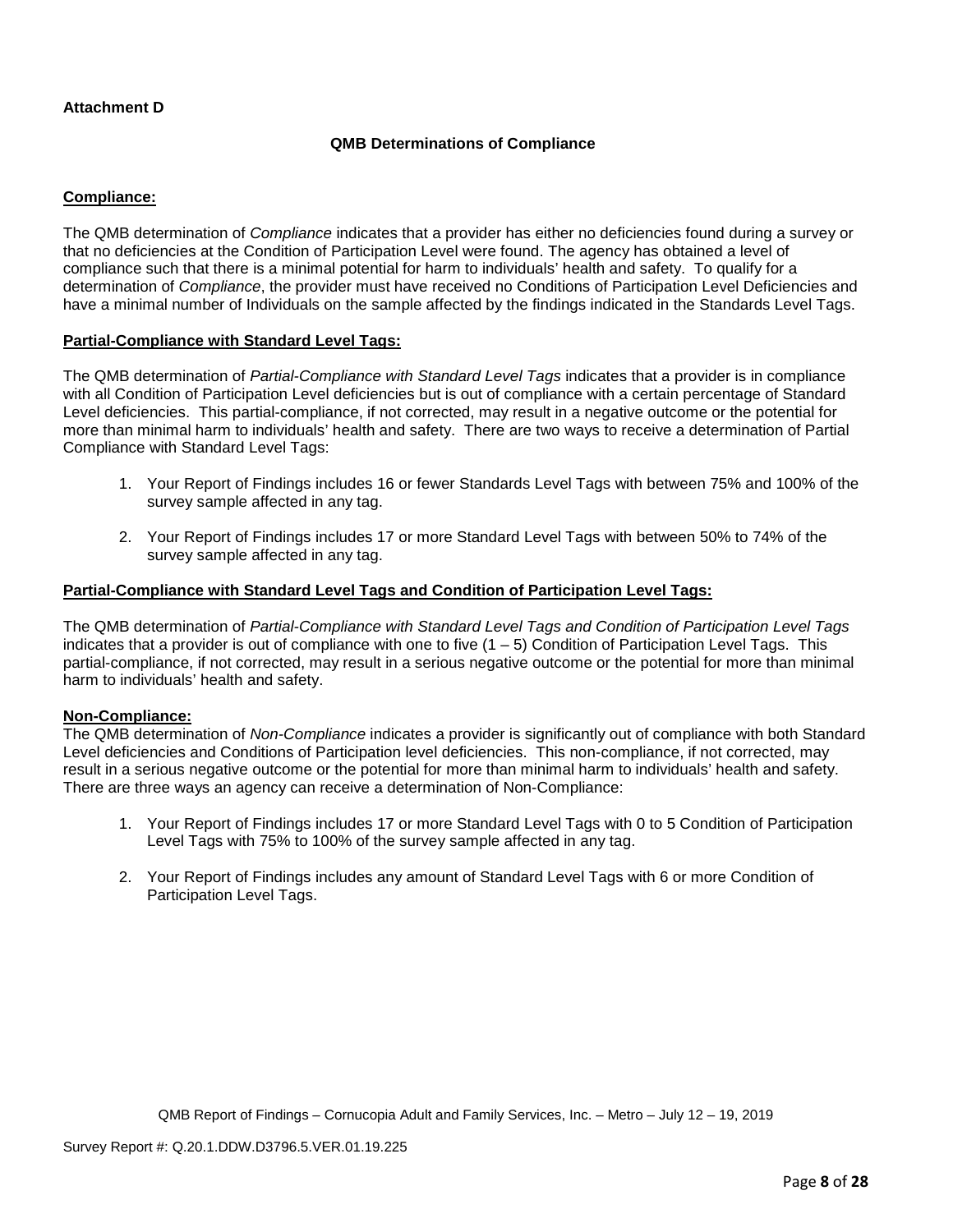| <b>Compliance</b>                                                                                                              | Weighting                                                                                                                     |                                                                                                                                 |                                                                                                                          |                                                                                                                               |                                                                                                                            |                                                                                                                            |                                                                                                           |
|--------------------------------------------------------------------------------------------------------------------------------|-------------------------------------------------------------------------------------------------------------------------------|---------------------------------------------------------------------------------------------------------------------------------|--------------------------------------------------------------------------------------------------------------------------|-------------------------------------------------------------------------------------------------------------------------------|----------------------------------------------------------------------------------------------------------------------------|----------------------------------------------------------------------------------------------------------------------------|-----------------------------------------------------------------------------------------------------------|
| <b>Determination</b>                                                                                                           |                                                                                                                               | LOW                                                                                                                             |                                                                                                                          | <b>MEDIUM</b>                                                                                                                 |                                                                                                                            |                                                                                                                            | <b>HIGH</b>                                                                                               |
| <b>Standard Level</b><br>Tags:                                                                                                 | up to 16                                                                                                                      | 17 or more                                                                                                                      | up to 16                                                                                                                 | 17 or more                                                                                                                    | <b>Any Amount</b>                                                                                                          | 17 or more                                                                                                                 | <b>Any Amount</b>                                                                                         |
|                                                                                                                                | and                                                                                                                           | and                                                                                                                             | and                                                                                                                      | and                                                                                                                           | And/or                                                                                                                     | and                                                                                                                        | And/or                                                                                                    |
| CoP Level Tags:                                                                                                                | 0 CoP                                                                                                                         | 0 CoP                                                                                                                           | 0 CoP                                                                                                                    | 0 CoP                                                                                                                         | 1 to 5 CoPs                                                                                                                | 0 to 5 CoPs                                                                                                                | 6 or more<br><b>CoPs</b>                                                                                  |
|                                                                                                                                | and                                                                                                                           | and                                                                                                                             | and                                                                                                                      | and                                                                                                                           |                                                                                                                            | and                                                                                                                        |                                                                                                           |
| Sample Affected:                                                                                                               | 0 to 74%                                                                                                                      | 0 to 49%                                                                                                                        | 75 to 100%                                                                                                               | 50 to 74%                                                                                                                     |                                                                                                                            | 75 to 100%                                                                                                                 |                                                                                                           |
| $"Non-$<br>Compliance"                                                                                                         |                                                                                                                               |                                                                                                                                 |                                                                                                                          |                                                                                                                               |                                                                                                                            | 17 or more<br><b>Standard Level</b><br>Tags with 75 to<br>100% of the<br>Individuals in<br>the sample<br>cited in any tag. | Any Amount of<br>Standard Level<br>Tags and 6 or<br>more<br>Conditions of<br>Participation<br>Level Tags. |
| "Partial<br><b>Compliance with</b><br><b>Standard Level</b><br>tags and<br><b>Condition of</b><br>Participation<br>Level Tags" |                                                                                                                               |                                                                                                                                 |                                                                                                                          |                                                                                                                               | <b>Any Amount of</b><br><b>Standard Level</b><br>Tags, plus 1 to<br><b>5</b> Conditions of<br>Participation<br>Level tags. |                                                                                                                            |                                                                                                           |
| "Partial<br><b>Compliance with</b><br><b>Standard Level</b><br>tags"                                                           |                                                                                                                               |                                                                                                                                 | up to 16<br><b>Standard Level</b><br>Tags with 75 to<br>100% of the<br>individuals in<br>the sample<br>cited in any tag. | 17 or more<br><b>Standard Level</b><br>Tags with 50 to<br><b>74%</b> of the<br>individuals in<br>the sample<br>cited any tag. |                                                                                                                            |                                                                                                                            |                                                                                                           |
| "Compliance"                                                                                                                   | Up to 16<br><b>Standard Level</b><br>Tags with 0 to<br><b>74%</b> of the<br>individuals in<br>the sample<br>cited in any tag. | 17 or more<br><b>Standard Level</b><br>Tags with 0 to<br><b>49% of the</b><br>individuals in<br>the sample<br>cited in any tag. |                                                                                                                          |                                                                                                                               |                                                                                                                            |                                                                                                                            |                                                                                                           |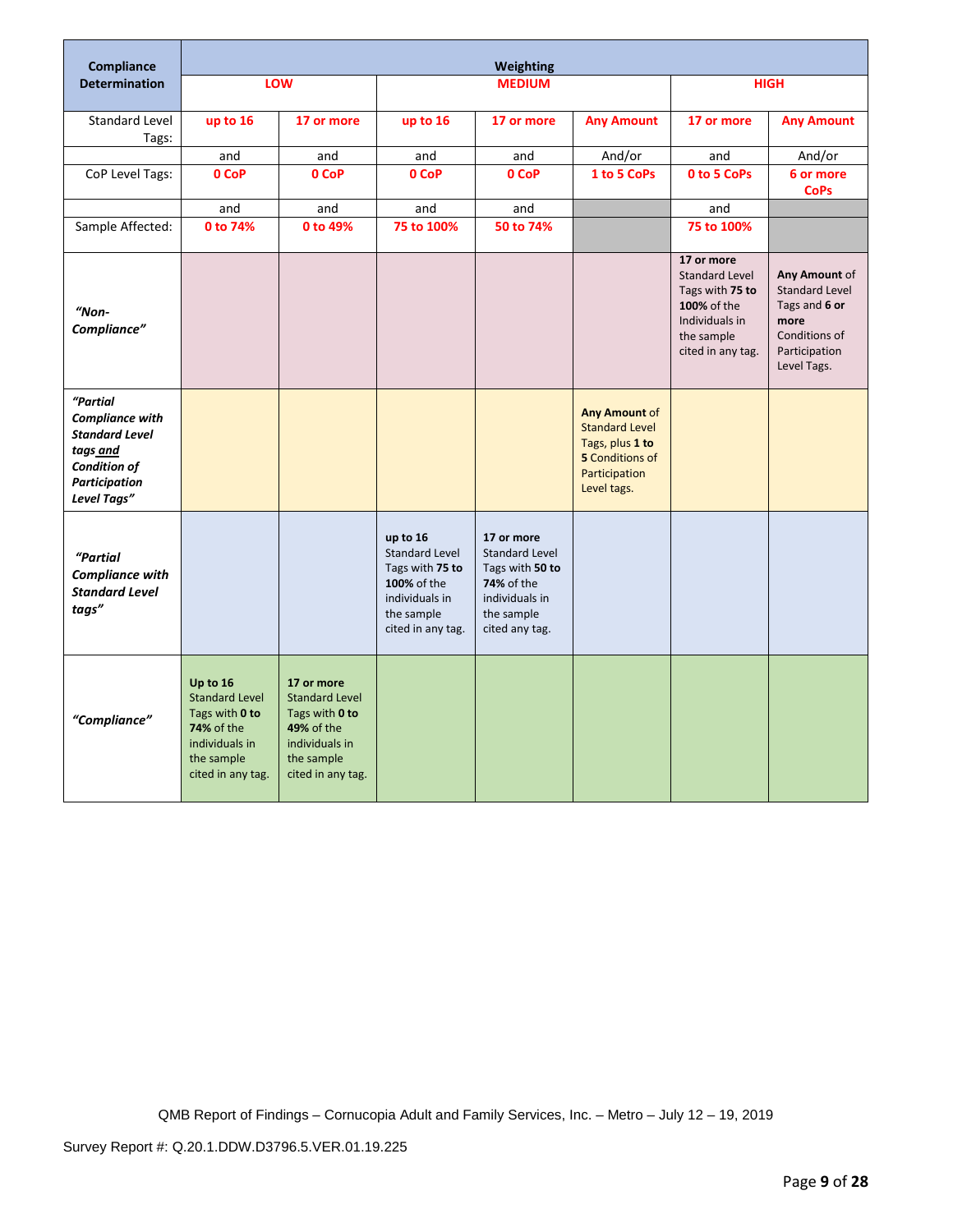**Agency: Cornucopia Adult and Family Services, Inc. - Metro Program:** Developmental Disabilities Waiver<br>**Service: 2012 & 2018:** Supported Living, Fa 2012 & 2018: Supported Living, Family Living, Customized In-Home Supports, Customized Community Supports<br>Verification **Survey Type:<br>Routine Survey: Routine Survey: September 7 - 13, 2018 Verification Survey:** 

| <b>Standard of Care</b>                                                                                                                                                                                                                                                                                                                                                                                                                                                                                                                                                                                                                                                                                                                                                                                                                                                                                                                                                                                                                                                                                                                                                                                                                         | <b>Routine Survey Deficiencies</b><br>September 7 – 13, 2018                                                                                                                                                                                                                                                                                                                                                                                                                                                                                                                                                                                                                                                                                                                                                                     | <b>Verification Survey New and Repeat</b><br><b>Deficiencies</b><br>July 12 - 19, 2019                                                                                                                                                                                                                                                                                                                                                                                                                                                                                                                                                                                                                                                                                                                                                                       |  |  |  |
|-------------------------------------------------------------------------------------------------------------------------------------------------------------------------------------------------------------------------------------------------------------------------------------------------------------------------------------------------------------------------------------------------------------------------------------------------------------------------------------------------------------------------------------------------------------------------------------------------------------------------------------------------------------------------------------------------------------------------------------------------------------------------------------------------------------------------------------------------------------------------------------------------------------------------------------------------------------------------------------------------------------------------------------------------------------------------------------------------------------------------------------------------------------------------------------------------------------------------------------------------|----------------------------------------------------------------------------------------------------------------------------------------------------------------------------------------------------------------------------------------------------------------------------------------------------------------------------------------------------------------------------------------------------------------------------------------------------------------------------------------------------------------------------------------------------------------------------------------------------------------------------------------------------------------------------------------------------------------------------------------------------------------------------------------------------------------------------------|--------------------------------------------------------------------------------------------------------------------------------------------------------------------------------------------------------------------------------------------------------------------------------------------------------------------------------------------------------------------------------------------------------------------------------------------------------------------------------------------------------------------------------------------------------------------------------------------------------------------------------------------------------------------------------------------------------------------------------------------------------------------------------------------------------------------------------------------------------------|--|--|--|
| Service Domain: Service Plans: ISP Implementation - Services are delivered in accordance with the service plan, including type, scope, amount, duration<br>and frequency specified in the service plan.                                                                                                                                                                                                                                                                                                                                                                                                                                                                                                                                                                                                                                                                                                                                                                                                                                                                                                                                                                                                                                         |                                                                                                                                                                                                                                                                                                                                                                                                                                                                                                                                                                                                                                                                                                                                                                                                                                  |                                                                                                                                                                                                                                                                                                                                                                                                                                                                                                                                                                                                                                                                                                                                                                                                                                                              |  |  |  |
| Tag #1A32.1 Administrative Case File:<br><b>Individual Service Plan Implementation (Not</b><br><b>Completed at Frequency)</b>                                                                                                                                                                                                                                                                                                                                                                                                                                                                                                                                                                                                                                                                                                                                                                                                                                                                                                                                                                                                                                                                                                                   | <b>Standard Level Deficiency</b>                                                                                                                                                                                                                                                                                                                                                                                                                                                                                                                                                                                                                                                                                                                                                                                                 | <b>Standard Level Deficiency</b>                                                                                                                                                                                                                                                                                                                                                                                                                                                                                                                                                                                                                                                                                                                                                                                                                             |  |  |  |
| NMAC 7.26.5.16.C and D Development of the<br>ISP. Implementation of the ISP. The ISP shall be<br>implemented according to the timelines determined<br>by the IDT and as specified in the ISP for each<br>stated desired outcomes and action plan.<br>C. The IDT shall review and discuss information<br>and recommendations with the individual, with the<br>goal of supporting the individual in attaining desired<br>outcomes. The IDT develops an ISP based upon<br>the individual's personal vision statement,<br>strengths, needs, interests and preferences. The<br>ISP is a dynamic document, revised periodically,<br>as needed, and amended to reflect progress<br>towards personal goals and achievements<br>consistent with the individual's future vision. This<br>regulation is consistent with standards established<br>for individual plan development as set forth by the<br>commission on the accreditation of rehabilitation<br>facilities (CARF) and/or other program<br>accreditation approved and adopted by the<br>developmental disabilities division and the<br>department of health. It is the policy of the<br>developmental disabilities division (DDD), that to<br>the extent permitted by funding, each individual | Based on administrative record review, the Agency<br>did not implement the ISP according to the<br>timelines determined by the IDT and as specified in<br>the ISP for each stated desired outcomes and<br>action plan for 8 of 15 individuals.<br>As indicated by Individuals ISP the following was<br>found with regards to the implementation of ISP<br>Outcomes:<br><b>Administrative Files Reviewed:</b><br><b>Supported Living Data Collection/Data</b><br>Tracking/Progress with regards to ISP<br><b>Outcomes:</b><br>Individual #2<br>• According to the Live Outcome; Action Step for<br>will choose/select an application to learn" is to<br>be completed 1 time per week. Evidence found<br>indicated it was not being completed at the<br>required frequency as indicated in the ISP for<br>6/2018.<br>Individual #6 | <b>New / Repeat Finding:</b><br>Based on administrative record review, the Agency<br>did not implement the ISP according to the<br>timelines determined by the IDT and as specified in<br>the ISP for each stated desired outcomes and<br>action plan for 3 of 9 individuals.<br>As indicated by Individuals ISP the following was<br>found with regards to the implementation of ISP<br>Outcomes:<br><b>Administrative Files Reviewed:</b><br><b>Supported Living Data Collection/Data</b><br>Tracking/Progress with regards to ISP<br><b>Outcomes:</b><br>Individual #2<br>• According to the Live Outcome; Action Step for<br>"will utilize computer skills and or other<br>technologies" is to be completed 2 times per<br>week. Evidence found indicated it was not being<br>completed at the required frequency as indicated<br>in the ISP for 6/2019. |  |  |  |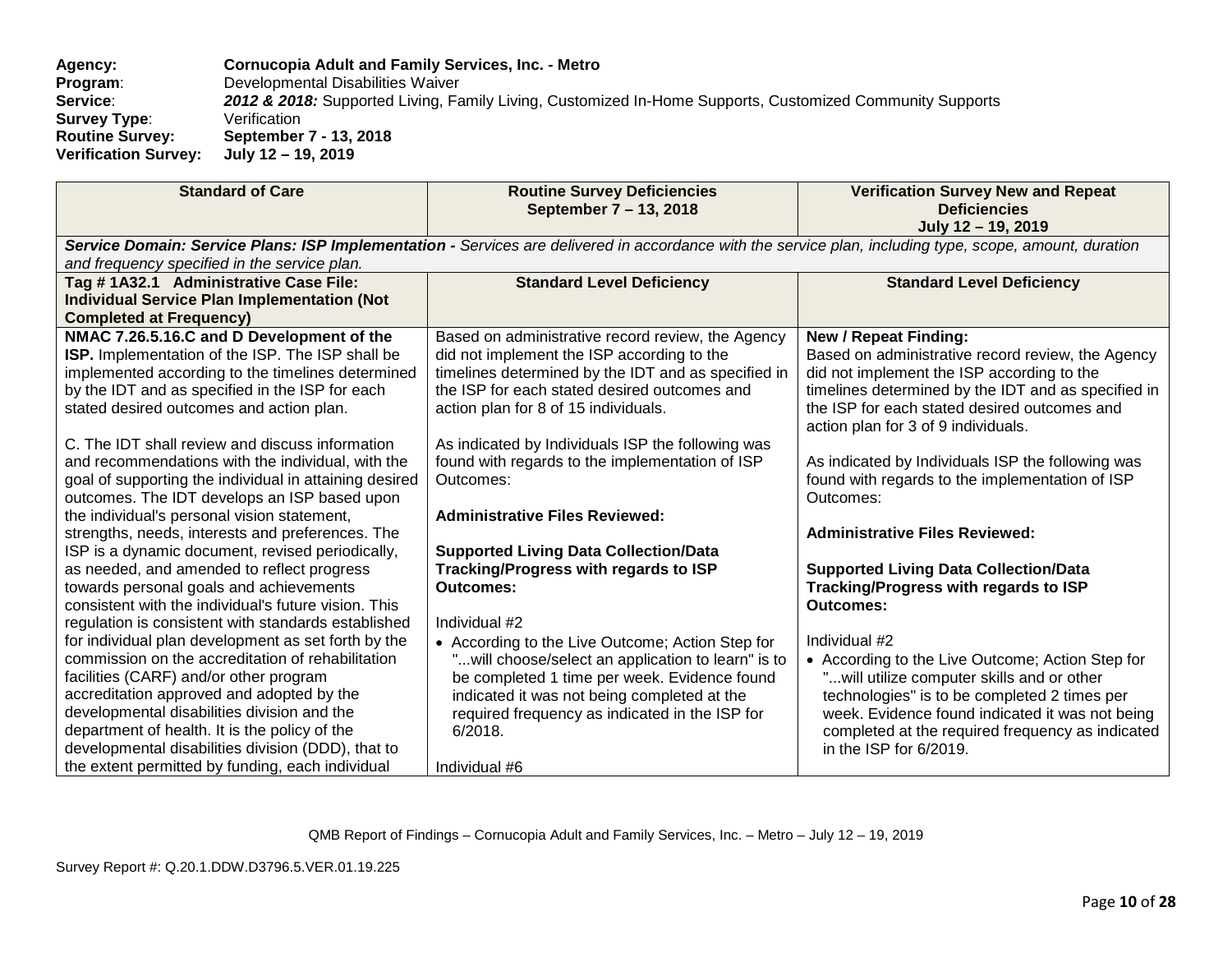receive supports and services that will assist and encourage independence and productivity in the community and attempt to prevent regression or loss of current capabilities. Services and supports include specialized and/or generic services, training, education and/or treatment as determined by the IDT and documented in the ISP.

D. The intent is to provide choice and obtain opportunities for individuals to live, work and play with full participation in their communities. The following principles provide direction and purpose in planning for individuals with developmental disabilities. [05/03/94; 01/15/97; Recompiled 10/31/01]

Developmental Disabilities (DD) Waiver Service Standards 2/26/2018; Re-Issue: 12/28/2018; Eff 1/1/2019

**Chapter 6: Individual Service Plan (ISP) 6.8 ISP Implementation and Monitoring:** All DD Waiver Provider Agencies with a signed SFOC are required to provide services as detailed in the ISP. The ISP must be readily accessible to Provider Agencies on the approved budget. (See Chapter 20: Provider Documentation and Client Records.) CMs facilitate and maintain communication with the person, his/her representative, other IDT members, Provider Agencies, and relevant parties to ensure that the person receives the maximum benefit of his/her services and that revisions to the ISP are made as needed. All DD Waiver Provider Agencies are required to cooperate with monitoring activities conducted by the CM and the DOH. Provider Agencies are required to respond to issues at the individual level and agency level as described in Chapter 16: Qualified Provider Agencies.

**Chapter 20: Provider Documentation and Client Records 20.2 Client Records Requirements:** All • According to the Live Outcome; Action Step for "...will choose which exercise videos from 2 options" is to be completed 2 times per weekly. Evidence found indicated it was not being completed at the required frequency as indicated in the ISP for 7/2018.

• According to the Live Outcome; Action Step for "...will exercise" is to be completed 2 times per weekly. Evidence found indicated it was not being completed at the required frequency as indicated in the ISP for 7/2018 - 8/2018.

# **Family Living Data Collection/Data Tracking/Progress with regards to ISP Outcomes:**

Individual #1

- According to the Live Outcome; Action Step for "...will choose a meal from menu" is to be completed 1time per month. Evidence found indicated it was not being completed at the required frequency as indicated in the ISP for 7/2018.
- According to the Live Outcome; Action Step for "...will create a list of ingredients" is to be completed 1time per month. Evidence found indicated it was not being completed at the required frequency as indicated in the ISP for 7/2018.

# Individual #5

• According to the Live Outcome; Action Step for "...learn to write and say his home address" is to be completed 2 times per week. Evidence found indicated it was not being completed at the required frequency as indicated in the ISP for 8/2018.

# **Family Living Data Collection/Data Tracking/Progress with regards to ISP Outcomes:**

# Individual #9

• According to the Live Outcome; Action Step for "with assistance as needed one laundry basket is taken downstairs, …will carry it to the laundry room and place it in the front washer" is to be completed 1 time per week. Evidence found indicated it was not being completed at the required frequency as indicated in the ISP for 6/2019.

# **Customized Community Supports Data Collection/Data Tracking/Progress with regards to ISP Outcomes:**

# Individual #9

- According to the Work/Learn Outcome; Action Step for "Cornucopia will make arrangements for…to go shopping for different sensory items" is to be completed at least 2 times per month. Evidence found indicated it was not being completed at the required frequency as indicated in the ISP for 6/2019.
- According to the Work/Learn Outcome; Action Step for "when given the choice of 3 different sensory items to purchase…will chose at least one" is to be completed at least 2 times per month. Evidence found indicated it was not being completed at the required frequency as indicated in the ISP for 6/2019.
- According to the Work/Learn Outcome; Action Step for "with assistance as needed…will place the sensory item she purchased in her sensory box" is to be completed at least 2 times per month. Evidence found indicated it was not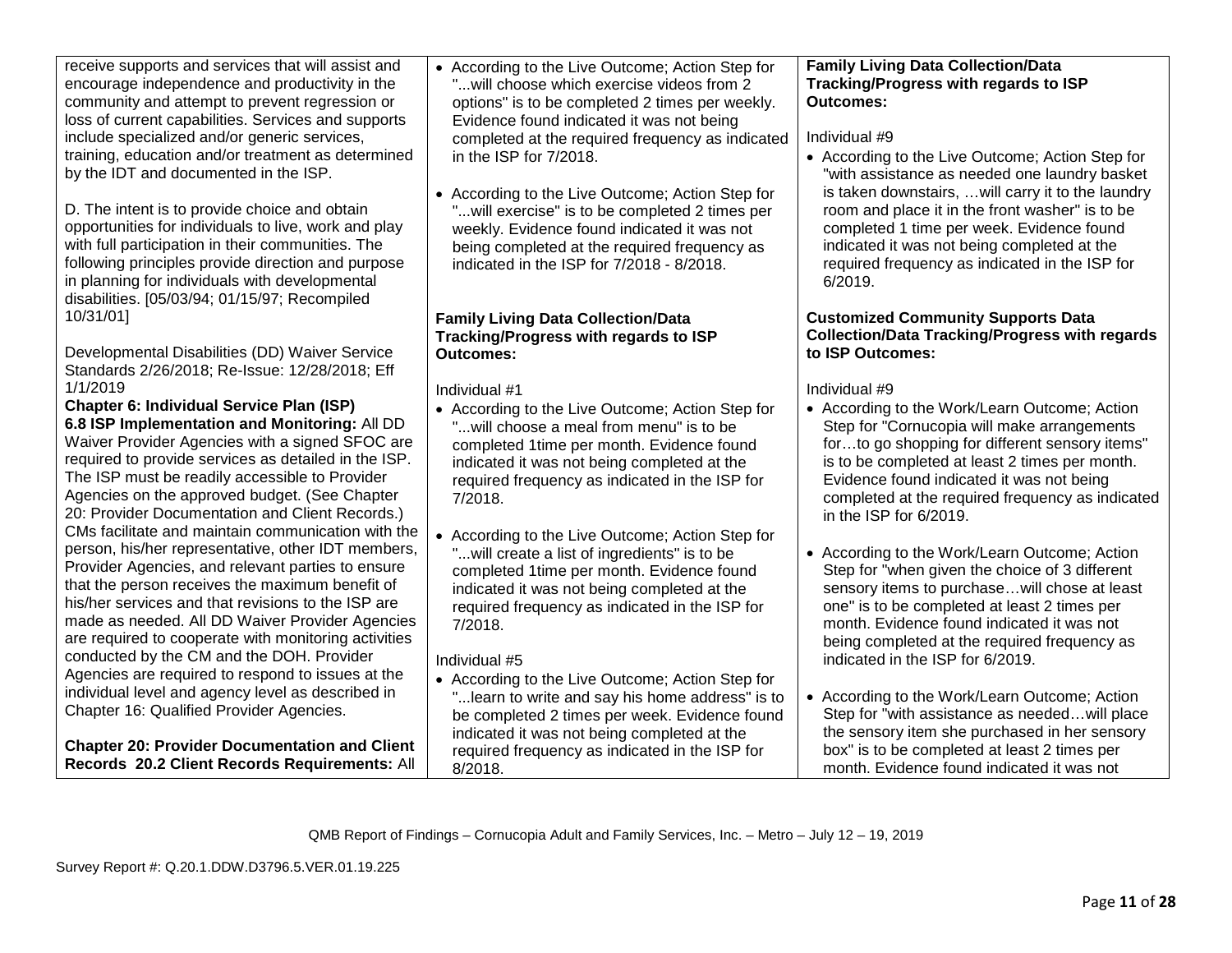| routine notes or data, annual assessments, semi-<br>annual reports, evidence of training<br>provided/received, progress notes, and any other<br>interactions for which billing is generated.<br>12. Each Provider Agency is responsible for<br>maintaining the daily or other contact notes<br>documenting the nature and frequency of service<br>delivery, as well as data tracking only for the<br>services provided by their agency.<br>13. The current Client File Matrix found in<br>Appendix A Client File Matrix details the minimum<br>requirements for records to be stored in agency<br>office files, the delivery site, or with DSP while<br>providing services in the community. | Ac<br>"V<br>af<br>th<br>th<br>W <sub>6</sub><br>СC<br>in.<br>Adu<br>Trac<br>Outo<br>Indiv |
|----------------------------------------------------------------------------------------------------------------------------------------------------------------------------------------------------------------------------------------------------------------------------------------------------------------------------------------------------------------------------------------------------------------------------------------------------------------------------------------------------------------------------------------------------------------------------------------------------------------------------------------------------------------------------------------------|-------------------------------------------------------------------------------------------|
| QMB Report of Findings -<br>Survey Report #: Q.20.1.DDW.D3796.5.VER.01.19.225                                                                                                                                                                                                                                                                                                                                                                                                                                                                                                                                                                                                                |                                                                                           |

DD Waiver Provider Agencies are required to create and maintain individual client records. The contents of client records vary depending on the unique needs of the person receiving services and the resultant information produced. The extent of documentation required for individual client records per service type depends on the location of the file, the type of service being provided, and the information necessary.

DD Waiver Provider Agencies are required to adhere to the following:

8. Client records must contain all documents essential to the service being provided and essential to ensuring the health and safety of the person during the provision of the service. 9. Provider Agencies must have readily accessible records in home and community settings in paper

or electronic form. Secure access to electronic records through the Therap web-based system using computers or mobile devices 10. Provider Agencies are responsible for ensuring that all plans created by nurses, RDs, therapists or BSCs are present in all needed settings.

11. Provider Agencies must maintain records of all documents produced by agency personnel or contractors on behalf of each person, including any routine notes or data, annual assessments, semi• According to the Live Outcome; Action Step for "...create and review the safety guidelines for his alone time' is to be completed 2 times per week. Evidence found indicated it was not being completed at the required frequency as indicated in the ISP for 8/2018.

Individual #9

- According to the Live Outcome; Action Step for "Plate, cup and spoon will be put in the same place each time for...to access" is to be completed 2 times per week. Evidence found indicated it was not being completed at the required frequency as indicated in the ISP for 6/2018 - 8/2018.
- According to the Live Outcome; Action Step for "FLP will continue to assist...as needed to pick up her plate and cup and place them on the placemat in the correct spot" is to be completed at least 2 times per week. Evidence found indicated it was not being completed at the required frequency as indicated in the ISP for 6/2018 - 8/2018.
- ecording to the Live Outcome; Action Step for Vith assistance as needed after set up and ter she has completed the above...will pick up e spoon and put it on the photo placemat on e correct spot" is to be completed 2 times per eek. Evidence found indicated it was not being ompleted at the required frequency as indicated the ISP for 6/2018 - 8/2018.

**Adult Habilitation Data Collection/Data Tracking/Progress with regards to ISP**  comes:

Individual #9

being completed at the required frequency as indicated in the ISP for 6/2019.

• According to the Work/Learn Outcome; Action Step for "when presented with her sensory box…will choose an item to have for the day" is to be completed at least 2 times per month. Evidence found indicated it was not being completed at the required frequency as indicated in the ISP for 6/2019.

# Individual #12

- According to the Work/Learn Outcome; Action Step for "… will submit the calendar of outings she has chosen to participate in during the month" is to be completed at least 1 time per week. Evidence found indicated it was not being completed at the required frequency as indicated in the ISP for 6/2019.
- According to the Work/Learn Outcome; Action Step for "…will review the activity calendar with staff weekly" is to be completed at least 1 time per week. Evidence found indicated it was not being completed at the required frequency as indicated in the ISP for 6/2019.

– Cornucopia Adult and Family Services, Inc. – Metro – July 12 – 19, 2019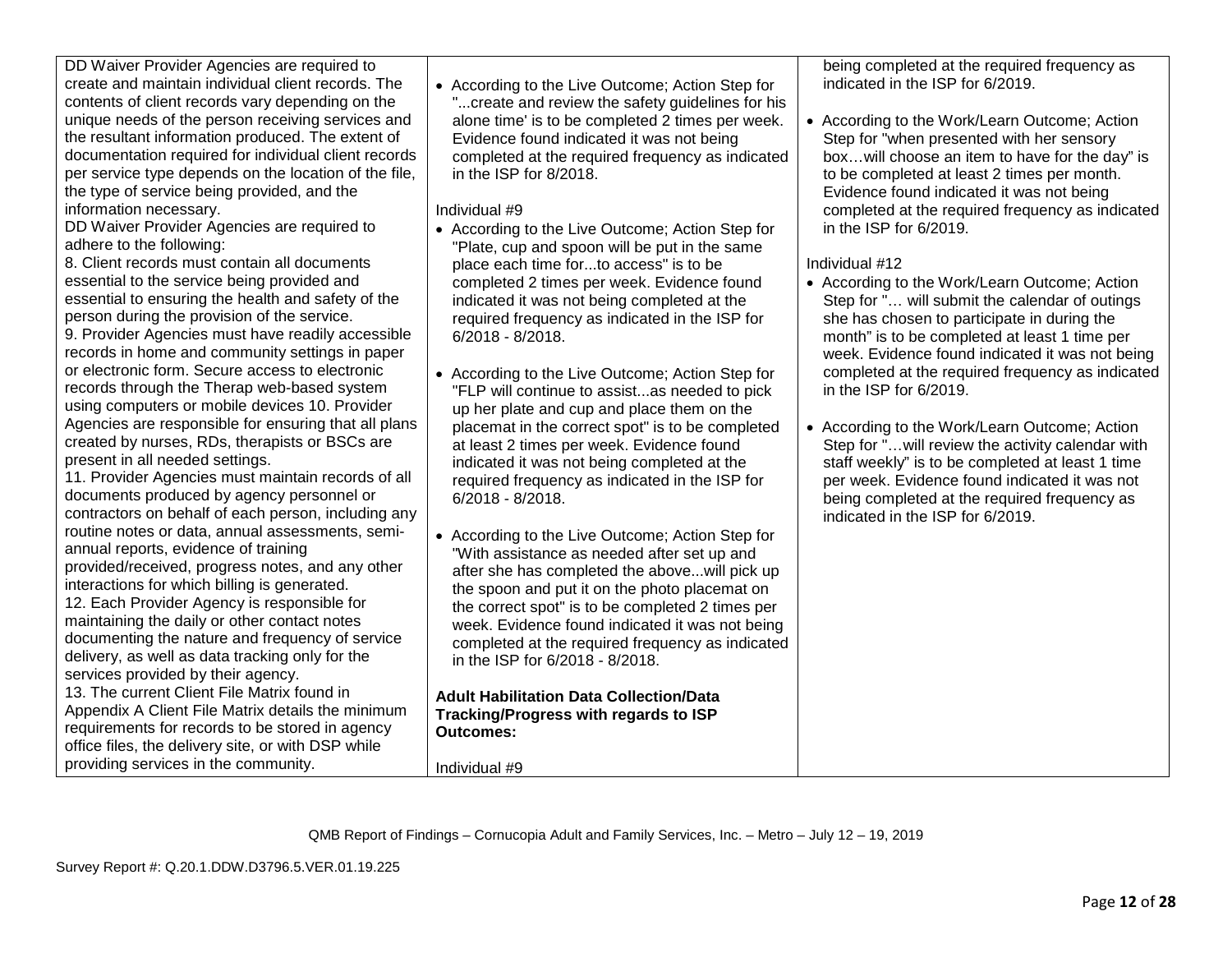| 14. All records pertaining to JCMs must be retained<br>permanently and must be made available to DDSD<br>upon request, upon the termination or expiration of<br>a provider agreement, or upon provider withdrawal<br>from services. | • According to the Work/Learn Outcome; Action<br>Step for "The Agency will make arrangements<br>forto dance at a community location" is to be<br>completed 2 times per week. Evidence found<br>indicated it was not being completed at the<br>required frequency as indicated in the ISP for<br>$6/2018 - 8/2018$ .                      |  |
|-------------------------------------------------------------------------------------------------------------------------------------------------------------------------------------------------------------------------------------|------------------------------------------------------------------------------------------------------------------------------------------------------------------------------------------------------------------------------------------------------------------------------------------------------------------------------------------|--|
|                                                                                                                                                                                                                                     | • According to the Work/Learn Outcome; Action<br>Step for "With assistance as neededwill<br>practice dancing with another individual per her<br>tolerance" is to be completed 2 times per week.<br>Evidence found indicated it was not being<br>completed at the required frequency as indicated<br>in the ISP for 6/2018 - 8/2018.      |  |
|                                                                                                                                                                                                                                     | <b>Customized Community Supports Data</b><br><b>Collection/Data Tracking/Progress with regards</b><br>to ISP Outcomes:                                                                                                                                                                                                                   |  |
|                                                                                                                                                                                                                                     | Individual #12<br>• According to the Work/Learn Outcome; Action<br>Step for "will submit the calendar of outings<br>she has chosen to participate in during the<br>month" is to be completed 1 time per week.<br>Evidence found indicated it was not being<br>completed at the required frequency as indicated<br>in the ISP for 8/2018. |  |
|                                                                                                                                                                                                                                     | • According to the Work/Learn Outcome; Action<br>Step for "will review the activity calendar with<br>staff" is to be completed 1 time per week.<br>Evidence found indicated it was not being<br>completed at the required frequency as indicated<br>in the ISP for 8/2018.                                                               |  |
|                                                                                                                                                                                                                                     | • According to the Work/Learn Outcome; Action<br>Step for "will wait for and follow staff<br>instructions for loading the van outings" is to be<br>completed 1 time per week. Evidence found                                                                                                                                             |  |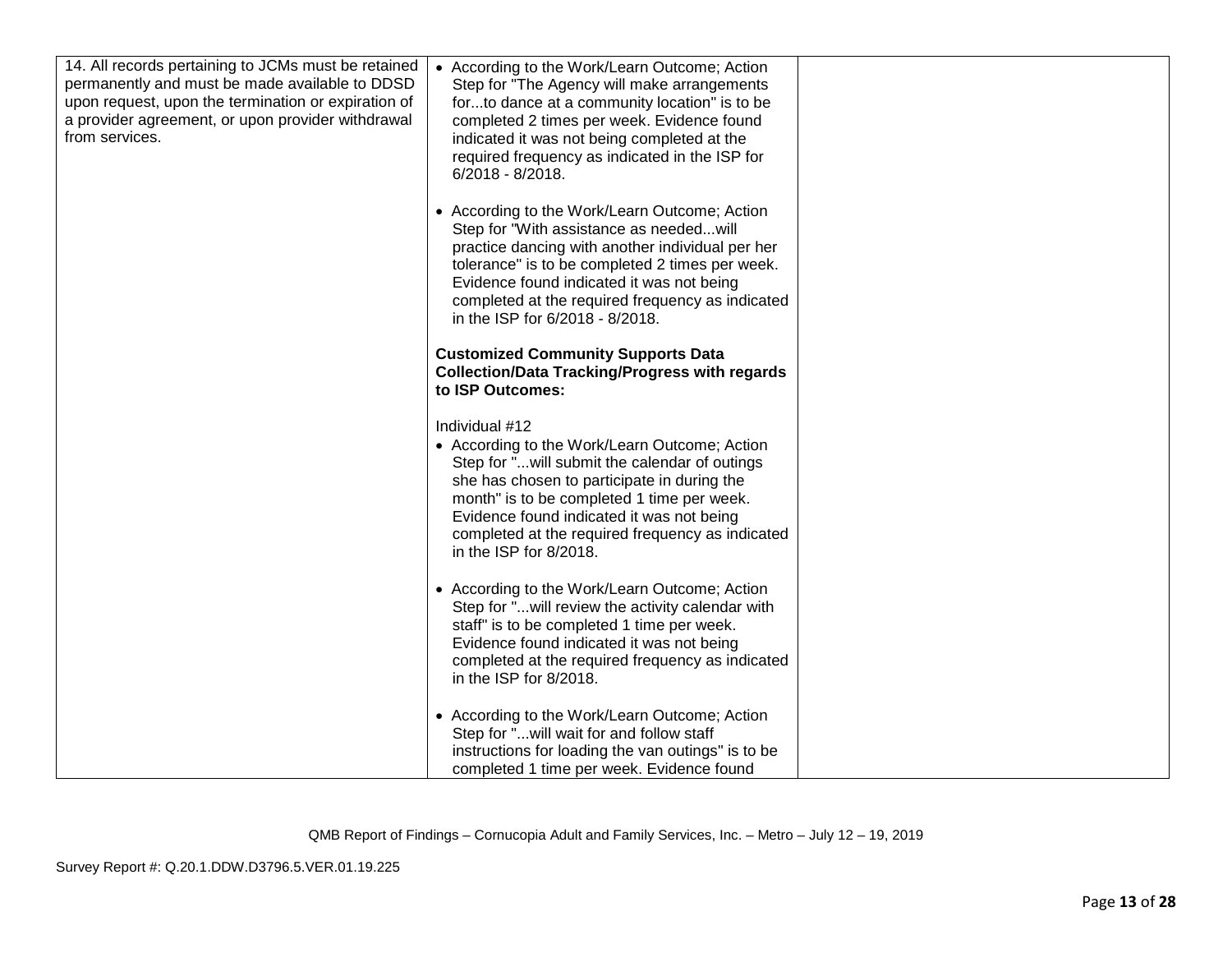| indicated it was not being completed at the<br>required frequency as indicated in the ISP for<br>8/2018.<br>Individual #14<br>• According to the Work/Learn Outcome; Action<br>Step for " will attend music and dance related<br>outings" is to be completed 2 times per month.<br>Evidence found indicated it was not being<br>completed at the required frequency as indicated<br>in the ISP for 7/2018.<br>• According to the Work/Learn Outcome; Action<br>Step for "will do 5 reps of hand/arm<br>movements in response to music" is to be<br>completed 2 times per week. Evidence found<br>indicated it was not being completed at the<br>required frequency as indicated in the ISP for<br>7/2018 - 8/2018. |  |
|--------------------------------------------------------------------------------------------------------------------------------------------------------------------------------------------------------------------------------------------------------------------------------------------------------------------------------------------------------------------------------------------------------------------------------------------------------------------------------------------------------------------------------------------------------------------------------------------------------------------------------------------------------------------------------------------------------------------|--|
|                                                                                                                                                                                                                                                                                                                                                                                                                                                                                                                                                                                                                                                                                                                    |  |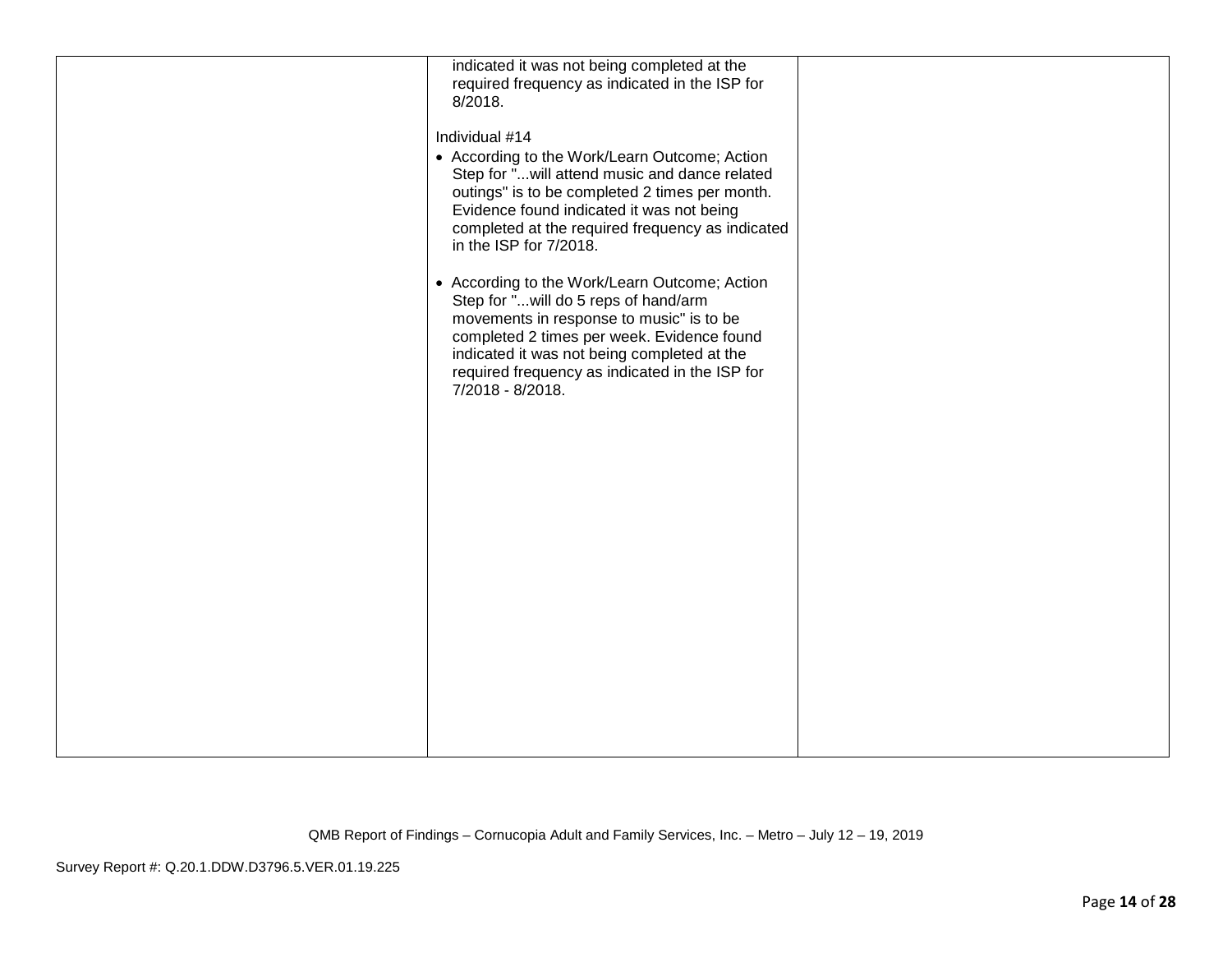|                                                                                                                                                                                                                                                                                                                                                                                                                                                                                                                                                                                                                                                                                                                                                                                                                                                                                                                                                                                                                                                                                                                                                                                                                                                                                                                                                                                                                                                                                                                                                                                                                | September 7 - 13, 2018                                                                                                                                                                                                                                                                                                                                                                                                                                                                                                                                                                                                                                                                                                                                                                                                                                                                                                                                                                                                                                                                          | <b>Verification Survey New and Repeat</b><br><b>Deficiencies</b><br>July 12 - 19, 2019                                                                                                                                                                                                                                                                                                                                                                                                                                                                                                                                                                                                                                                                                                                                                                                                                                                   |
|----------------------------------------------------------------------------------------------------------------------------------------------------------------------------------------------------------------------------------------------------------------------------------------------------------------------------------------------------------------------------------------------------------------------------------------------------------------------------------------------------------------------------------------------------------------------------------------------------------------------------------------------------------------------------------------------------------------------------------------------------------------------------------------------------------------------------------------------------------------------------------------------------------------------------------------------------------------------------------------------------------------------------------------------------------------------------------------------------------------------------------------------------------------------------------------------------------------------------------------------------------------------------------------------------------------------------------------------------------------------------------------------------------------------------------------------------------------------------------------------------------------------------------------------------------------------------------------------------------------|-------------------------------------------------------------------------------------------------------------------------------------------------------------------------------------------------------------------------------------------------------------------------------------------------------------------------------------------------------------------------------------------------------------------------------------------------------------------------------------------------------------------------------------------------------------------------------------------------------------------------------------------------------------------------------------------------------------------------------------------------------------------------------------------------------------------------------------------------------------------------------------------------------------------------------------------------------------------------------------------------------------------------------------------------------------------------------------------------|------------------------------------------------------------------------------------------------------------------------------------------------------------------------------------------------------------------------------------------------------------------------------------------------------------------------------------------------------------------------------------------------------------------------------------------------------------------------------------------------------------------------------------------------------------------------------------------------------------------------------------------------------------------------------------------------------------------------------------------------------------------------------------------------------------------------------------------------------------------------------------------------------------------------------------------|
| Service Domain: Qualified Providers - The State monitors non-licensed/non-certified providers to assure adherence to waiver requirements. The State<br>implements its policies and procedures for verifying that provider training is conducted in accordance with State requirements and the approved waiver.                                                                                                                                                                                                                                                                                                                                                                                                                                                                                                                                                                                                                                                                                                                                                                                                                                                                                                                                                                                                                                                                                                                                                                                                                                                                                                 |                                                                                                                                                                                                                                                                                                                                                                                                                                                                                                                                                                                                                                                                                                                                                                                                                                                                                                                                                                                                                                                                                                 |                                                                                                                                                                                                                                                                                                                                                                                                                                                                                                                                                                                                                                                                                                                                                                                                                                                                                                                                          |
| Tag #1A43.1 General Events Reporting -<br><b>Individual Reporting</b>                                                                                                                                                                                                                                                                                                                                                                                                                                                                                                                                                                                                                                                                                                                                                                                                                                                                                                                                                                                                                                                                                                                                                                                                                                                                                                                                                                                                                                                                                                                                          | <b>Standard Level Deficiency</b>                                                                                                                                                                                                                                                                                                                                                                                                                                                                                                                                                                                                                                                                                                                                                                                                                                                                                                                                                                                                                                                                | <b>Standard Level Deficiency</b>                                                                                                                                                                                                                                                                                                                                                                                                                                                                                                                                                                                                                                                                                                                                                                                                                                                                                                         |
| Developmental Disabilities (DD) Waiver Service<br>Standards 2/26/2018; Re-Issue: 12/28/2018; Eff<br>1/1/2019<br><b>Chapter 19: Provider Reporting Requirements:</b><br>19.2 General Events Reporting (GER): The<br>purpose of General Events Reporting (GER) is to<br>report, track and analyze events, which pose a risk<br>to adults in the DD Waiver program, but do not<br>meet criteria for ANE or other reportable incidents<br>as defined by the IMB. Analysis of GER is intended<br>to identify emerging patterns so that preventative<br>action can be taken at the individual, Provider<br>Agency, regional and statewide level. On a<br>quarterly and annual basis, DDSD analyzes GER<br>data at the provider, regional and statewide levels<br>to identify any patterns that warrant intervention.<br>Provider Agency use of GER in Therap is required<br>as follows:<br>1. DD Waiver Provider Agencies approved to<br>provide Customized In- Home Supports, Family<br>Living, IMLS, Supported Living, Customized<br>Community Supports, Community Integrated<br>Employment, Adult Nursing and Case<br>Management must use GER in the Therap system.<br>2. DD Waiver Provider Agencies referenced above<br>are responsible for entering specified information<br>into the GER section of the secure website<br>operated under contract by Therap according to<br>the GER Reporting Requirements in Appendix B<br><b>GER Requirements.</b><br>3. At the Provider Agency's discretion additional<br>events, which are not required by DDSD, may also<br>be tracked within the GER section of Therap. | Based on record review, the Agency did not follow<br>the General Events Reporting requirements as<br>indicated by the policy for 3 of 15 individuals.<br>The following General Events Reporting<br>records contained evidence that indicated the<br>General Events Report was not entered and / or<br>approved within 2 business days:<br>Individual #2<br>• General Events Report (GER) indicates on<br>8/10/2018 the Individual went to Urgent Care<br>(Urgent Care). GER was approved on<br>8/17/2018.<br>Individual #5<br>• General Events Report (GER) indicates on<br>10/5/2017 the Individual was injured. (Injury).<br>GER was pending approval.<br>• General Events Report (GER) indicates on<br>2/18/2018 the Individual fell (Fall). GER was<br>approved on 2/23/2018.<br>• General Events Report (GER) indicates on<br>3/20/2018 the Individual fell (Fall). GER was<br>approved on 3/26/2018.<br>• General Events Report (GER) indicates on<br>8/28/2018 the Individual was a passenger in a<br>vehicle that was rear-ended (Emergency<br>Services). GER was approved on 9/7/2018. | <b>New / Repeat Finding:</b><br>Based on record review, the Agency did not follow<br>the General Events Reporting requirements as<br>indicated by the policy for 2 of 9 individuals.<br>The following General Events Reporting<br>records contained evidence that indicated the<br>General Events Report was not entered and / or<br>approved within 2 business days:<br>Individual #9<br>• General Events Report (GER) indicates on<br>5/23/2019 the Individual fell (Fall). GER was<br>approved on 5/30/2019.<br>• General Events Report (GER) indicates on<br>6/8/2019 the Individual was injured. (Injury).<br>GER was approved on 6/17/2019.<br>Individual #11<br>• General Events Report (GER) indicates on<br>1/28/2019 the Individual fell (Fall). GER was<br>approved on 1/31/2019.<br>• General Events Report (GER) indicates on<br>6/28/2019 the Individual required restraint.<br>(Restraint). GER was approved on 7/5/2019. |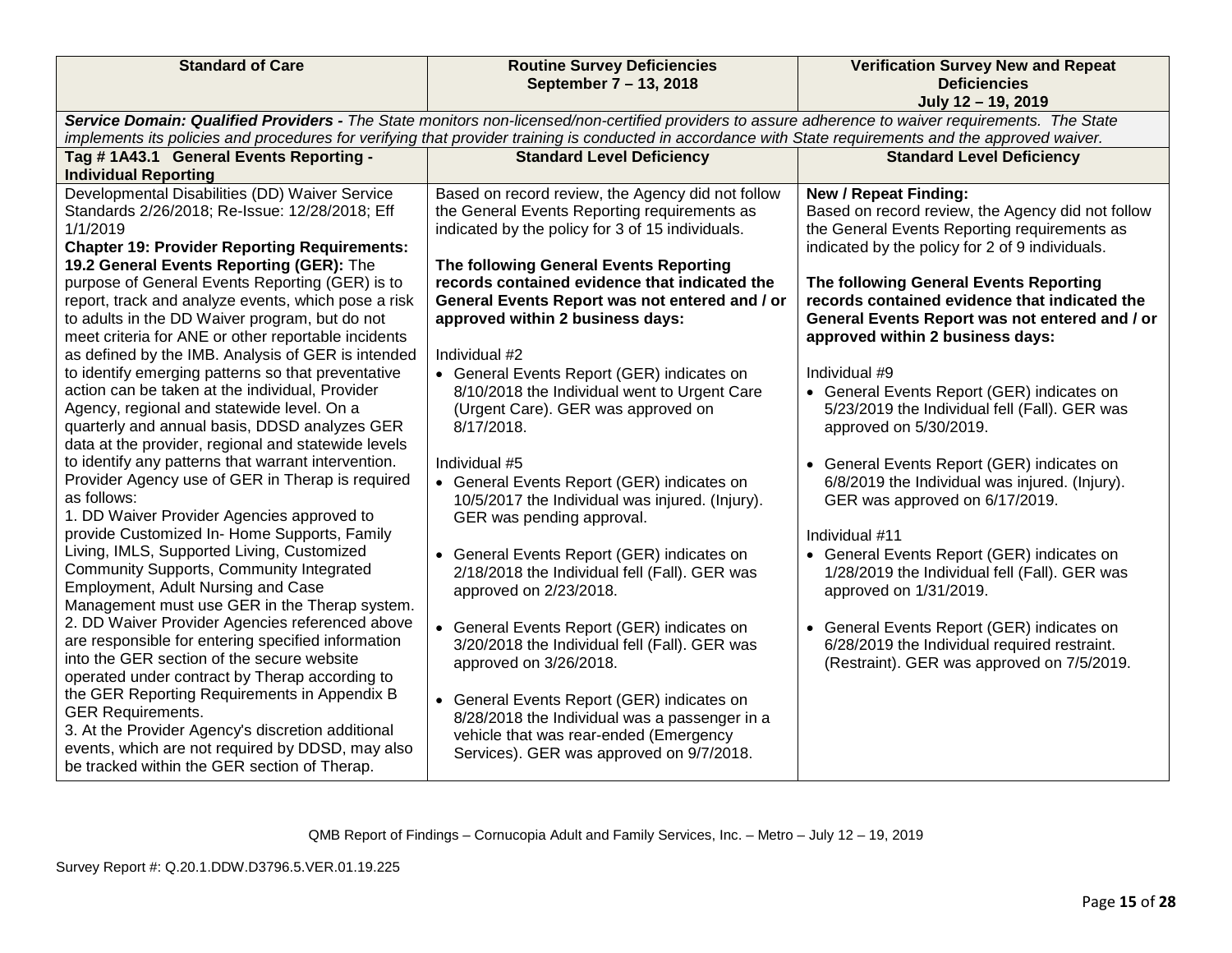| 4. GER does not replace a Provider Agency's        | Individual #11                                     |  |
|----------------------------------------------------|----------------------------------------------------|--|
| obligations to report ANE or other reportable      | • General Events Report (GER) indicates on         |  |
| incidents as described in Chapter 18: Incident     | 3/27/2018 the Individual "lunged" at staff and the |  |
| Management System.                                 | police were called (Law Enforcement). GER was      |  |
| 5. GER does not replace a Provider Agency's        | approved on 3/30/2018.                             |  |
| obligations related to healthcare coordination,    |                                                    |  |
| modifications to the ISP, or any other risk        |                                                    |  |
| management and QI activities.                      |                                                    |  |
|                                                    |                                                    |  |
| Appendix B GER Requirements: DDSD is               |                                                    |  |
| pleased to introduce the revised General Events    |                                                    |  |
| Reporting (GER), requirements. There are two       |                                                    |  |
| important changes related to medication error      |                                                    |  |
| reporting:                                         |                                                    |  |
| 1. Effective immediately, DDSD requires ALL        |                                                    |  |
| medication errors be entered into Therap GER with  |                                                    |  |
| the exception of those required to be reported to  |                                                    |  |
| Division of Health Improvement-Incident            |                                                    |  |
| Management Bureau.                                 |                                                    |  |
| 2. No alternative methods for reporting are        |                                                    |  |
| permitted.                                         |                                                    |  |
| The following events need to be reported in the    |                                                    |  |
| <b>Therap GER:</b>                                 |                                                    |  |
| - Emergency Room/Urgent Care/Emergency             |                                                    |  |
| <b>Medical Services</b>                            |                                                    |  |
| - Falls Without Injury                             |                                                    |  |
| - Injury (including Falls, Choking, Skin Breakdown |                                                    |  |
| and Infection)                                     |                                                    |  |
| - Law Enforcement Use                              |                                                    |  |
| - Medication Errors                                |                                                    |  |
| - Medication Documentation Errors                  |                                                    |  |
| - Missing Person/Elopement                         |                                                    |  |
| - Out of Home Placement- Medical: Hospitalization, |                                                    |  |
| Long Term Care, Skilled Nursing or Rehabilitation  |                                                    |  |
| <b>Facility Admission</b>                          |                                                    |  |
| - PRN Psychotropic Medication                      |                                                    |  |
| - Restraint Related to Behavior                    |                                                    |  |
| - Suicide Attempt or Threat                        |                                                    |  |
| Entry Guidance: Provider Agencies must complete    |                                                    |  |
| the following sections of the GER with detailed    |                                                    |  |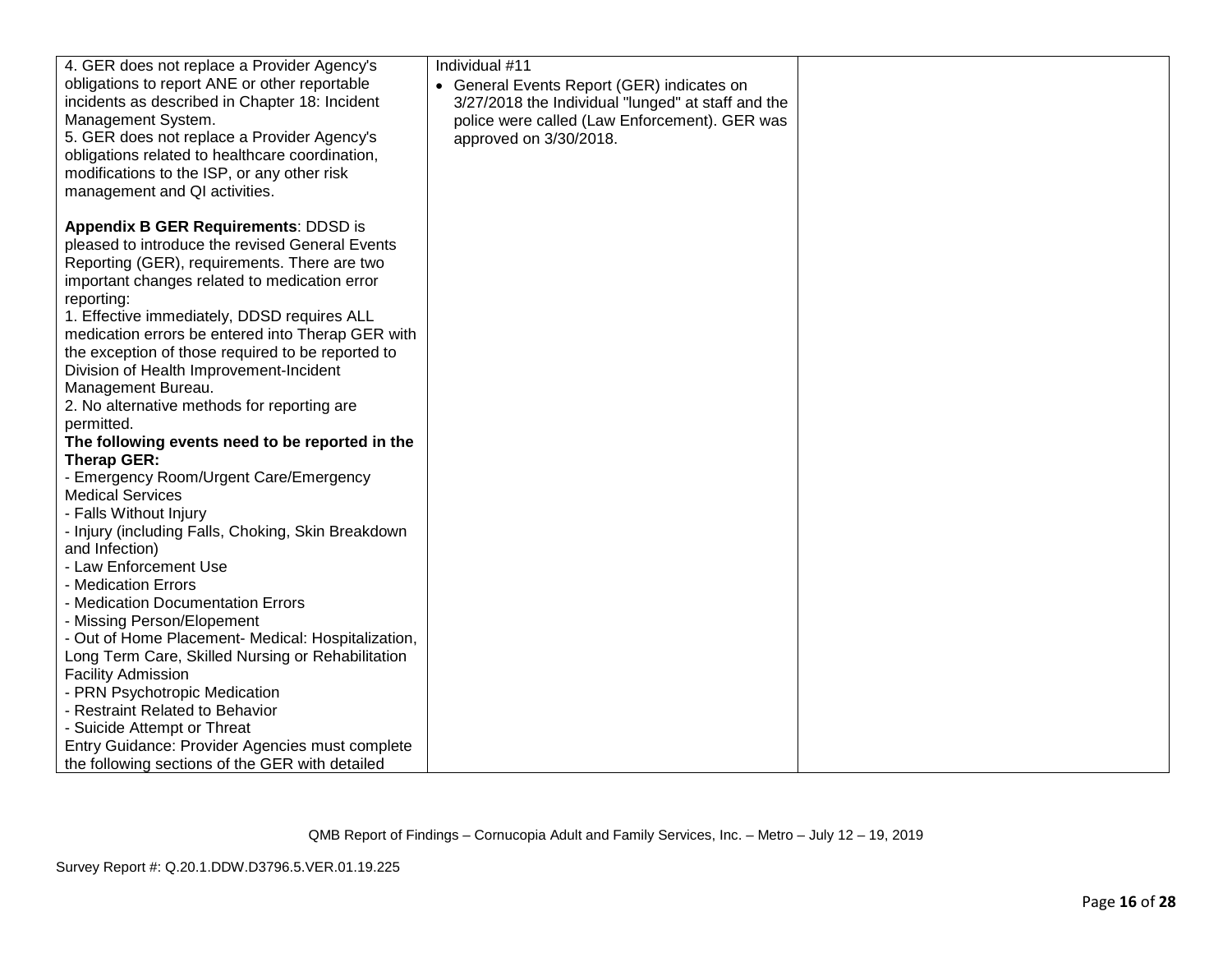| information: profile information, event information, |  |
|------------------------------------------------------|--|
| other event information, general information,        |  |
| notification, actions taken or planned, and the      |  |
| review follow up comments section. Please attach     |  |
| any pertinent external documents such as             |  |
| discharge summary, medical consultation form,        |  |
| etc. Provider Agencies must enter and approve        |  |
| GERs within 2 business days with the exception of    |  |
| Medication Errors which must be entered into GER     |  |
| on at least a monthly basis.                         |  |
|                                                      |  |
|                                                      |  |
|                                                      |  |
|                                                      |  |
|                                                      |  |
|                                                      |  |
|                                                      |  |
|                                                      |  |
|                                                      |  |
|                                                      |  |
|                                                      |  |
|                                                      |  |
|                                                      |  |
|                                                      |  |
|                                                      |  |
|                                                      |  |
|                                                      |  |
|                                                      |  |
|                                                      |  |
|                                                      |  |
|                                                      |  |
|                                                      |  |
|                                                      |  |
|                                                      |  |
|                                                      |  |
|                                                      |  |
|                                                      |  |
|                                                      |  |
|                                                      |  |
|                                                      |  |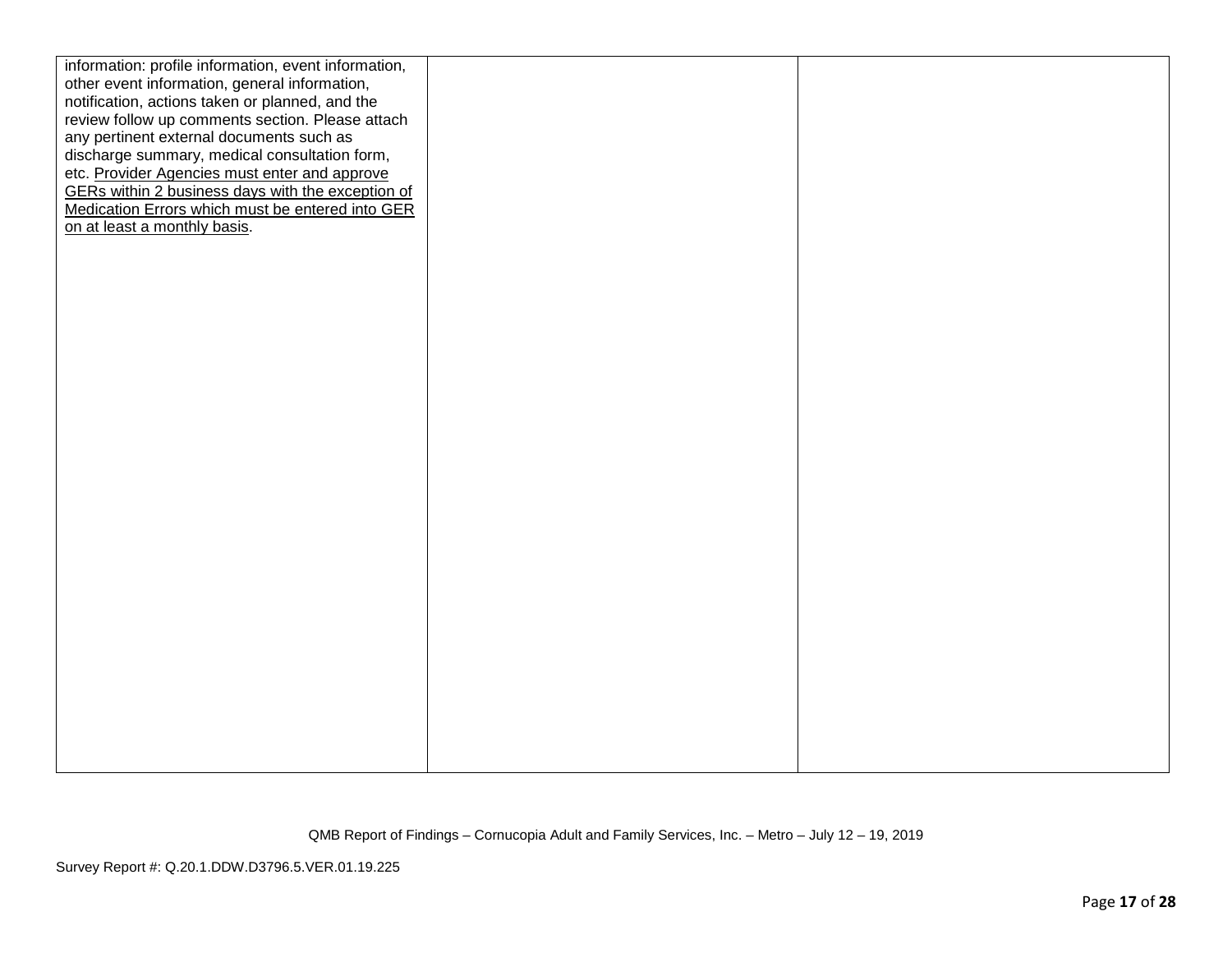| <b>Standard of Care</b>                                | <b>Routine Survey Deficiencies</b>                                                                                                                               | <b>Verification Survey New and Repeat</b>          |  |  |  |  |
|--------------------------------------------------------|------------------------------------------------------------------------------------------------------------------------------------------------------------------|----------------------------------------------------|--|--|--|--|
|                                                        | September 7 - 13, 2018                                                                                                                                           | <b>Deficiencies</b><br>July 12 - 19, 2019          |  |  |  |  |
|                                                        | Service Domain: Health and Welfare - The state, on an ongoing basis, identifies, addresses and seeks to prevent occurrences of abuse, neglect and                |                                                    |  |  |  |  |
|                                                        | exploitation. Individuals shall be afforded their basic human rights. The provider supports individuals to access needed healthcare services in a timely manner. |                                                    |  |  |  |  |
| Tag #1A08.2 Administrative Case File:                  | <b>Condition of Participation Level Deficiency</b>                                                                                                               | <b>Standard Level Deficiency</b>                   |  |  |  |  |
| <b>Healthcare Requirements &amp; Follow-up</b>         |                                                                                                                                                                  |                                                    |  |  |  |  |
| Developmental Disabilities (DD) Waiver Service         | After an analysis of the evidence it has been                                                                                                                    | <b>Repeat Finding:</b>                             |  |  |  |  |
| Standards 2/26/2018; Re-Issue: 12/28/2018; Eff         | determined there is a significant potential for a                                                                                                                | Based on record review, the Agency did not         |  |  |  |  |
| 1/1/2019                                               | negative outcome to occur.                                                                                                                                       | provide documentation of annual physical           |  |  |  |  |
| <b>Chapter 3 Safeguards: 3.1.1 Decision</b>            |                                                                                                                                                                  | examinations and/or other examinations as          |  |  |  |  |
| <b>Consultation Process (DCP): Health decisions</b>    | Based on record review, the Agency did not                                                                                                                       | specified by a licensed physician for 1 of 9       |  |  |  |  |
| are the sole domain of waiver participants, their      | provide documentation of annual physical                                                                                                                         | individuals receiving Living Care Arrangements     |  |  |  |  |
| guardians or healthcare decision makers.               | examinations and/or other examinations as                                                                                                                        | and Community Inclusion.                           |  |  |  |  |
| Participants and their healthcare decision makers      | specified by a licensed physician for 8 of 15                                                                                                                    |                                                    |  |  |  |  |
| can confidently make decisions that are compatible     | individuals receiving Living Care Arrangements                                                                                                                   | Review of the administrative individual case files |  |  |  |  |
| with their personal and cultural values. Provider      | and Community Inclusion.                                                                                                                                         | revealed the following items were not found,       |  |  |  |  |
| Agencies are required to support the informed          |                                                                                                                                                                  | incomplete, and/or not current:                    |  |  |  |  |
| decision making of waiver participants by              | Review of the administrative individual case files                                                                                                               |                                                    |  |  |  |  |
| supporting access to medical consultation,             | revealed the following items were not found,                                                                                                                     | <b>Community Inclusion Services (Individuals</b>   |  |  |  |  |
| information, and other available resources             | incomplete, and/or not current:                                                                                                                                  | <b>Receiving Inclusion Services Only):</b>         |  |  |  |  |
| according to the following:                            |                                                                                                                                                                  |                                                    |  |  |  |  |
| 1. The DCP is used when a person or his/her            | <b>Community Inclusion Services (Individuals</b>                                                                                                                 | <b>Dental Exam:</b>                                |  |  |  |  |
| guardian/healthcare decision maker has concerns,       | <b>Receiving Inclusion Services Only):</b>                                                                                                                       | • Individual #12 - As indicated by the DDSD file   |  |  |  |  |
| needs more information about health-related            |                                                                                                                                                                  | matrix Dental Exams are to be conducted            |  |  |  |  |
| issues, or has decided not to follow all or part of an | <b>Annual Physical:</b>                                                                                                                                          | annually. No evidence of exam was found.           |  |  |  |  |
| order, recommendation, or suggestion. This             | $\bullet$ Not Found (#12)                                                                                                                                        |                                                    |  |  |  |  |
| includes, but is not limited to:                       |                                                                                                                                                                  |                                                    |  |  |  |  |
| a. medical orders or recommendations from the          | <b>Dental Exam:</b>                                                                                                                                              |                                                    |  |  |  |  |
| Primary Care Practitioner, Specialists or other        | • Individual #12 - As indicated by the DDSD file                                                                                                                 |                                                    |  |  |  |  |
| licensed medical or healthcare practitioners such      | matrix Dental Exams are to be conducted                                                                                                                          |                                                    |  |  |  |  |
| as a Nurse Practitioner (NP or CNP), Physician         | annually. No evidence of exam was found.                                                                                                                         |                                                    |  |  |  |  |
| Assistant (PA) or Dentist;                             |                                                                                                                                                                  |                                                    |  |  |  |  |
| b. clinical recommendations made by                    | <b>Auditory Exam:</b>                                                                                                                                            |                                                    |  |  |  |  |
| registered/licensed clinicians who are either          | • Individual #16 - As indicated by collateral                                                                                                                    |                                                    |  |  |  |  |
| members of the IDT or clinicians who have              | documentation reviewed, exam was completed                                                                                                                       |                                                    |  |  |  |  |
| performed an evaluation such as a video-               | on 11/7/2016. Follow-up were recommended for                                                                                                                     |                                                    |  |  |  |  |
| fluoroscopy;                                           | an Ear, Nose and Throat (ENT) Specialist and for                                                                                                                 |                                                    |  |  |  |  |
| c. health related recommendations or suggestions       | the Audiologist after the ENT appointment. No                                                                                                                    |                                                    |  |  |  |  |
| from oversight activities such as the Individual       | evidence of follow-up found.                                                                                                                                     |                                                    |  |  |  |  |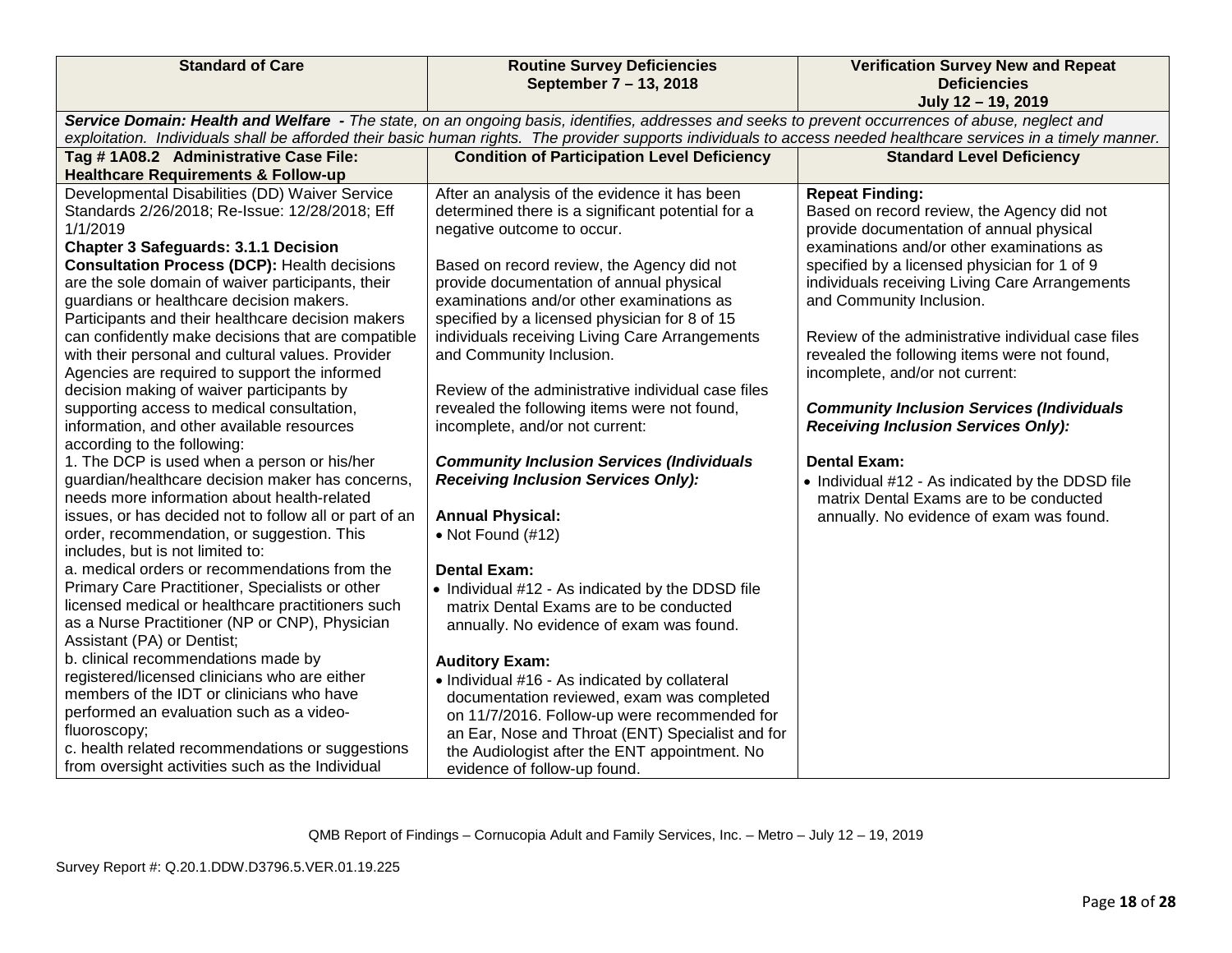| Quality Review (IQR) or other DOH review or<br>oversight activities; and          | <b>Living Care Arrangements / Community</b>                                                  |  |
|-----------------------------------------------------------------------------------|----------------------------------------------------------------------------------------------|--|
| d. recommendations made through a Healthcare                                      | <b>Inclusion (Individuals Receiving Multiple</b>                                             |  |
| Plan (HCP), including a Comprehensive Aspiration                                  | Services):                                                                                   |  |
| Risk Management Plan (CARMP), or another plan.                                    |                                                                                              |  |
|                                                                                   | <b>Annual Physical:</b>                                                                      |  |
| 2. When the person/guardian disagrees with a                                      | • Not Current (#8)                                                                           |  |
| recommendation or does not agree with the                                         |                                                                                              |  |
| implementation of that recommendation, Provider                                   | <b>Dental Exam:</b>                                                                          |  |
| Agencies follow the DCP and attend the meeting                                    | • Individual #1 - As indicated by the DDSD file                                              |  |
| coordinated by the CM. During this meeting:                                       | matrix Dental Exams are to be conducted                                                      |  |
| a. Providers inform the person/guardian of the                                    | annually. No evidence of exam was found.                                                     |  |
| rationale for that recommendation, so that the                                    |                                                                                              |  |
| benefit is made clear. This will be done in layman's                              | <b>Vision Exam:</b>                                                                          |  |
| terms and will include basic sharing of information                               | • Individual #3 - As indicated by collateral                                                 |  |
| designed to assist the person/guardian with                                       | documentation reviewed, exam was completed                                                   |  |
| understanding the risks and benefits of the                                       | on 4/25/2016. Follow-up was to be completed in                                               |  |
| recommendation.                                                                   | 12 months. No evidence of follow-up found.                                                   |  |
| b. The information will be focused on the specific                                |                                                                                              |  |
| area of concern by the person/guardian.                                           | • Individual #9 - As indicated by collateral                                                 |  |
| Alternatives should be presented, when available,                                 | documentation reviewed, exam was completed                                                   |  |
| if the guardian is interested in considering other<br>options for implementation. | on 2/27/2017. Follow-up was to be completed in                                               |  |
| c. Providers support the person/guardian to make                                  | 12 months. No evidence of follow-up found.                                                   |  |
| an informed decision.                                                             |                                                                                              |  |
| d. The decision made by the person/guardian                                       | <b>Auditory Exam:</b>                                                                        |  |
| during the meeting is accepted; plans are modified;                               | • Individual #6 - As indicated by collateral                                                 |  |
| and the IDT honors this health decision in every                                  | documentation reviewed, exam was completed                                                   |  |
| setting.                                                                          | on 5/19/2017. Follow-up was to be completed on                                               |  |
|                                                                                   | 5/25/2017. No evidence of follow-up found.                                                   |  |
| <b>Chapter 20: Provider Documentation and Client</b>                              |                                                                                              |  |
| Records: 20.2 Client Records Requirements: All                                    | • Individual #7 - As indicated by collateral                                                 |  |
| DD Waiver Provider Agencies are required to                                       | documentation reviewed, exam was completed<br>on 7/12/2017. Follow-up was to be completed in |  |
| create and maintain individual client records. The                                | 12 months. No evidence of follow-up found.                                                   |  |
| contents of client records vary depending on the                                  |                                                                                              |  |
| unique needs of the person receiving services and                                 | <b>Bone Density Exam:</b>                                                                    |  |
| the resultant information produced. The extent of                                 | • Individual #7 - As indicated by collateral                                                 |  |
| documentation required for individual client records                              | documentation reviewed, exam was completed                                                   |  |
| per service type depends on the location of the file,                             | on 12/15/2017. Follow-up was to be completed in                                              |  |
| the type of service being provided, and the                                       | 6 months. No evidence of follow-up found.                                                    |  |
|                                                                                   |                                                                                              |  |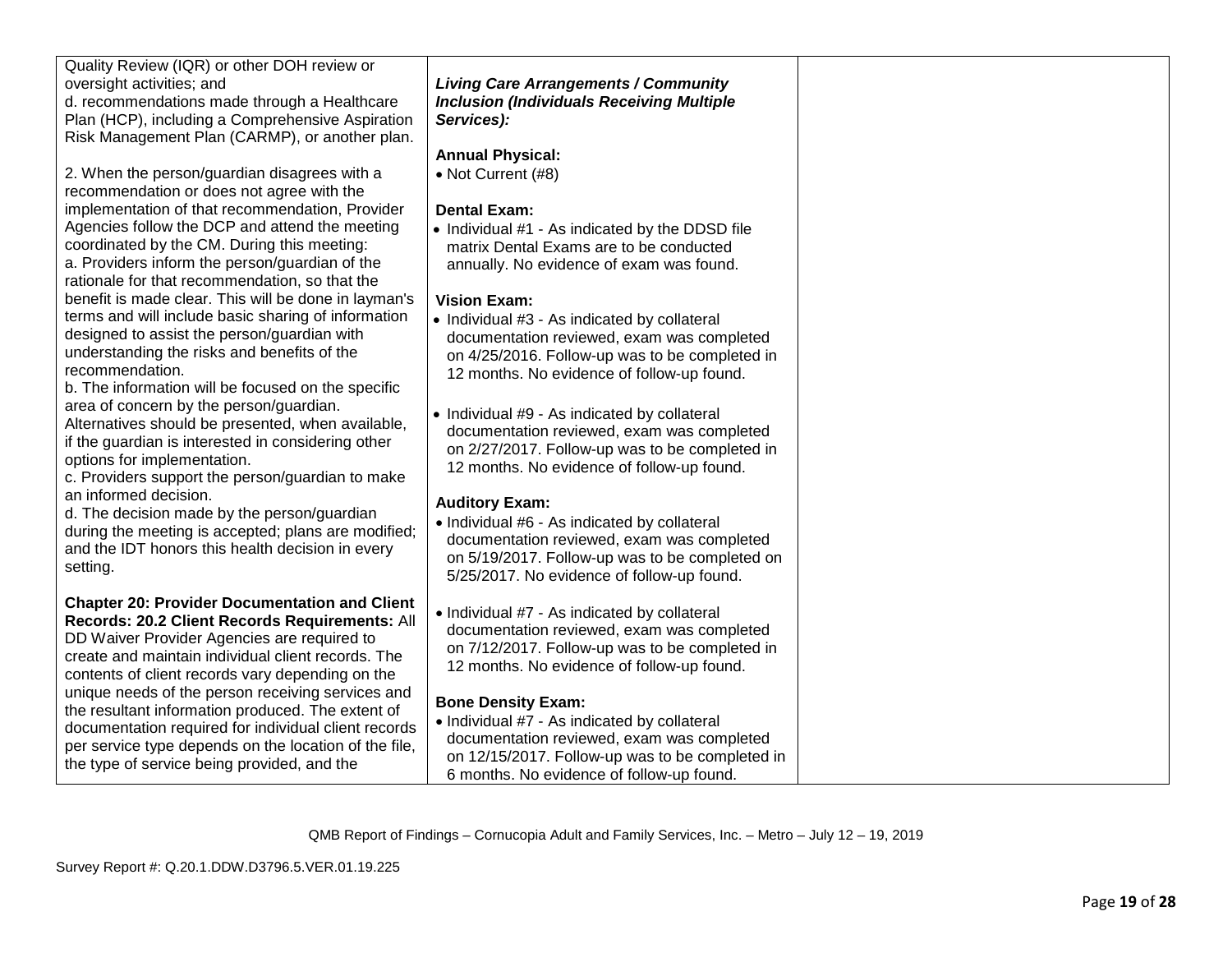| information necessary.<br>DD Waiver Provider Agencies are required to<br><b>Podiatry Exam:</b><br>adhere to the following:<br>• Individual #6 - As indicated by collateral<br>1. Client records must contain all documents<br>documentation reviewed, exam was completed<br>essential to the service being provided and<br>on 8/2/2017. Follow-up was to be completed in 4<br>essential to ensuring the health and safety of the<br>months. No evidence of follow-up found.<br>person during the provision of the service.<br>2. Provider Agencies must have readily accessible<br>records in home and community settings in paper<br>or electronic form. Secure access to electronic<br>records through the Therap web based system<br>using computers or mobile devices is acceptable.<br>3. Provider Agencies are responsible for ensuring<br>that all plans created by nurses, RDs, therapists or<br>BSCs are present in all needed settings.<br>4. Provider Agencies must maintain records of all<br>documents produced by agency personnel or<br>contractors on behalf of each person, including any<br>routine notes or data, annual assessments, semi-<br>annual reports, evidence of training<br>provided/received, progress notes, and any other<br>interactions for which billing is generated.<br>5. Each Provider Agency is responsible for<br>maintaining the daily or other contact notes<br>documenting the nature and frequency of service<br>delivery, as well as data tracking only for the<br>services provided by their agency.<br>6. The current Client File Matrix found in Appendix<br>A Client File Matrix details the minimum<br>requirements for records to be stored in agency<br>office files, the delivery site, or with DSP while<br>providing services in the community.<br>7. All records pertaining to JCMs must be retained<br>permanently and must be made available to DDSD<br>upon request, upon the termination or expiration of<br>a provider agreement, or upon provider withdrawal<br>from services.<br>20.5.3 Health Passport and Physician<br><b>Consultation Form: All Primary and Secondary</b> |
|-----------------------------------------------------------------------------------------------------------------------------------------------------------------------------------------------------------------------------------------------------------------------------------------------------------------------------------------------------------------------------------------------------------------------------------------------------------------------------------------------------------------------------------------------------------------------------------------------------------------------------------------------------------------------------------------------------------------------------------------------------------------------------------------------------------------------------------------------------------------------------------------------------------------------------------------------------------------------------------------------------------------------------------------------------------------------------------------------------------------------------------------------------------------------------------------------------------------------------------------------------------------------------------------------------------------------------------------------------------------------------------------------------------------------------------------------------------------------------------------------------------------------------------------------------------------------------------------------------------------------------------------------------------------------------------------------------------------------------------------------------------------------------------------------------------------------------------------------------------------------------------------------------------------------------------------------------------------------------------------------------------------------------------------------------------------------------------------------------------------------------------------------|
|-----------------------------------------------------------------------------------------------------------------------------------------------------------------------------------------------------------------------------------------------------------------------------------------------------------------------------------------------------------------------------------------------------------------------------------------------------------------------------------------------------------------------------------------------------------------------------------------------------------------------------------------------------------------------------------------------------------------------------------------------------------------------------------------------------------------------------------------------------------------------------------------------------------------------------------------------------------------------------------------------------------------------------------------------------------------------------------------------------------------------------------------------------------------------------------------------------------------------------------------------------------------------------------------------------------------------------------------------------------------------------------------------------------------------------------------------------------------------------------------------------------------------------------------------------------------------------------------------------------------------------------------------------------------------------------------------------------------------------------------------------------------------------------------------------------------------------------------------------------------------------------------------------------------------------------------------------------------------------------------------------------------------------------------------------------------------------------------------------------------------------------------------|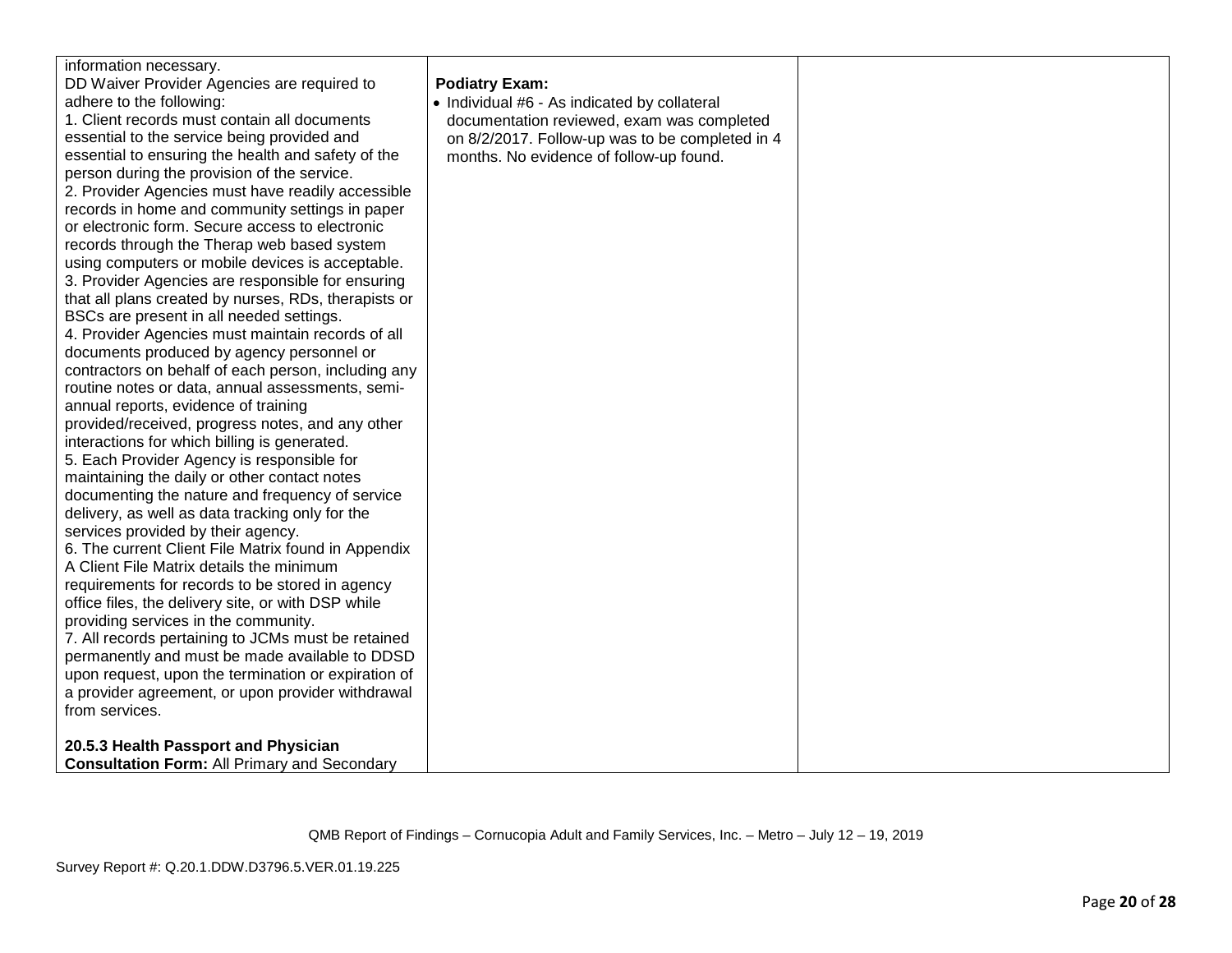| Provider Agencies must use the Health Passport<br>and Physician Consultation form from the Therap<br>system. This standardized document contains<br>individual, physician and emergency contact<br>information, a complete list of current medical<br>diagnoses, health and safety risk factors, allergies,<br>and information regarding insurance, guardianship,<br>and advance directives. The Health Passport also<br>includes a standardized form to use at medical<br>appointments called the Physician Consultation<br>form. The Physician Consultation form contains a<br>list of all current medications.                                                                                                                                                                                                                                                                                      |  |
|--------------------------------------------------------------------------------------------------------------------------------------------------------------------------------------------------------------------------------------------------------------------------------------------------------------------------------------------------------------------------------------------------------------------------------------------------------------------------------------------------------------------------------------------------------------------------------------------------------------------------------------------------------------------------------------------------------------------------------------------------------------------------------------------------------------------------------------------------------------------------------------------------------|--|
| <b>Chapter 10: Living Care Arrangements (LCA)</b><br>Living Supports-Supported Living: 10.3.9.6.1<br><b>Monitoring and Supervision</b><br>4. Ensure and document the following:<br>a. The person has a Primary Care Practitioner.<br>b. The person receives an annual physical<br>examination and other examinations as<br>recommended by a Primary Care Practitioner or<br>specialist.<br>c. The person receives annual dental check-ups<br>and other check-ups as recommended by a<br>licensed dentist.<br>d. The person receives a hearing test as<br>recommended by a licensed audiologist.<br>e. The person receives eye examinations as<br>recommended by a licensed optometrist or<br>ophthalmologist.<br>5. Agency activities occur as required for follow-up<br>activities to medical appointments (e.g. treatment,<br>visits to specialists, and changes in medication or<br>daily routine). |  |
| 10.3.10.1 Living Care Arrangements (LCA)<br><b>Living Supports-IMLS:</b><br>10.3.10.2 General Requirements: 9. Medical<br>services must be ensured (i.e., ensure each person<br>has a licensed Primary Care Practitioner and                                                                                                                                                                                                                                                                                                                                                                                                                                                                                                                                                                                                                                                                           |  |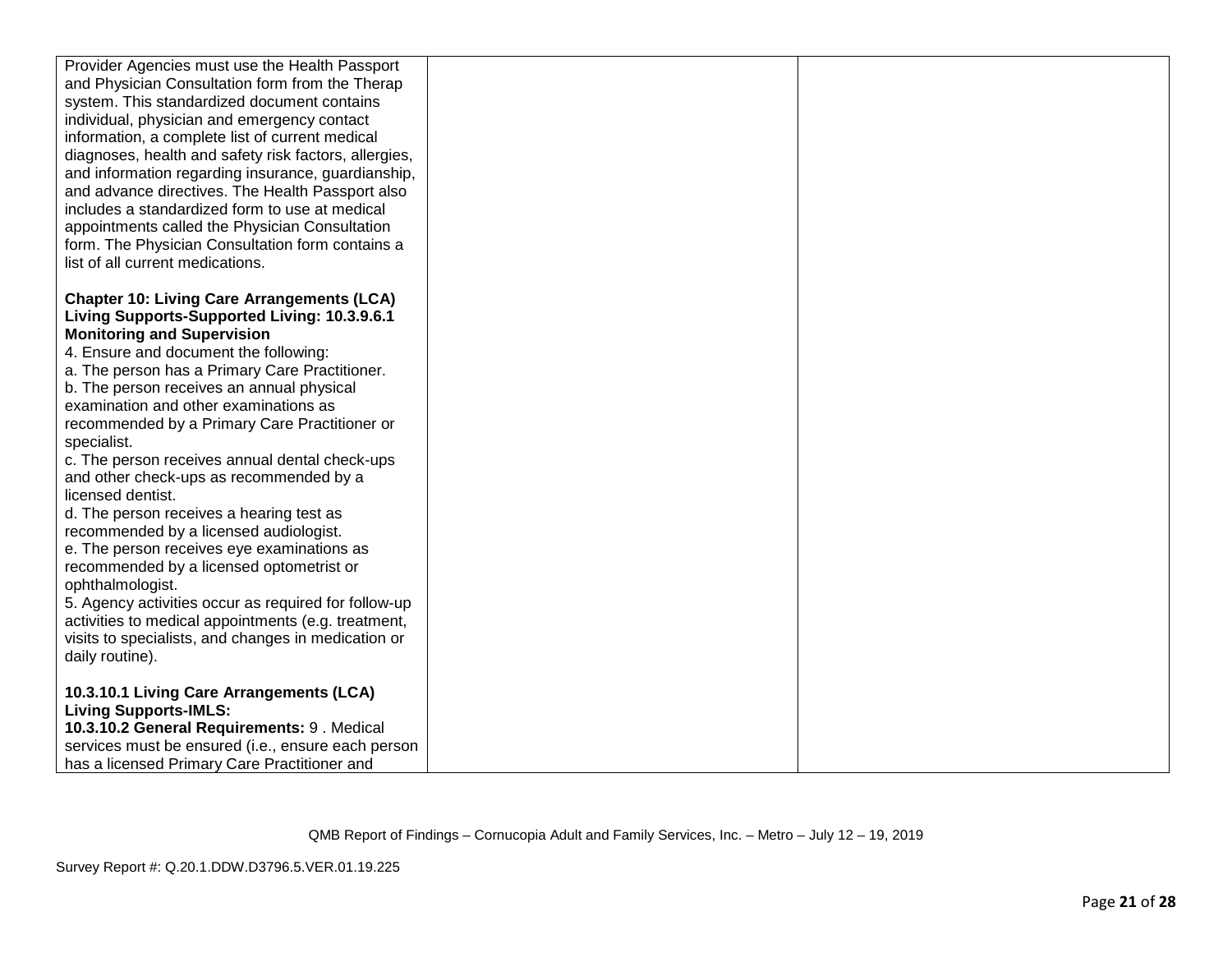| receives an annual physical examination, specialty<br>medical care as needed, and annual dental<br>checkup by a licensed dentist).                                                                                                                                              |  |
|---------------------------------------------------------------------------------------------------------------------------------------------------------------------------------------------------------------------------------------------------------------------------------|--|
| <b>Chapter 13 Nursing Services: 13.2.3 General</b><br><b>Requirements:</b><br>1. Each person has a licensed primary care<br>practitioner and receives an annual physical<br>examination and specialty medical/dental care as<br>needed. Nurses communicate with these providers |  |
| to share current health information.                                                                                                                                                                                                                                            |  |
|                                                                                                                                                                                                                                                                                 |  |
|                                                                                                                                                                                                                                                                                 |  |
|                                                                                                                                                                                                                                                                                 |  |
|                                                                                                                                                                                                                                                                                 |  |
|                                                                                                                                                                                                                                                                                 |  |
|                                                                                                                                                                                                                                                                                 |  |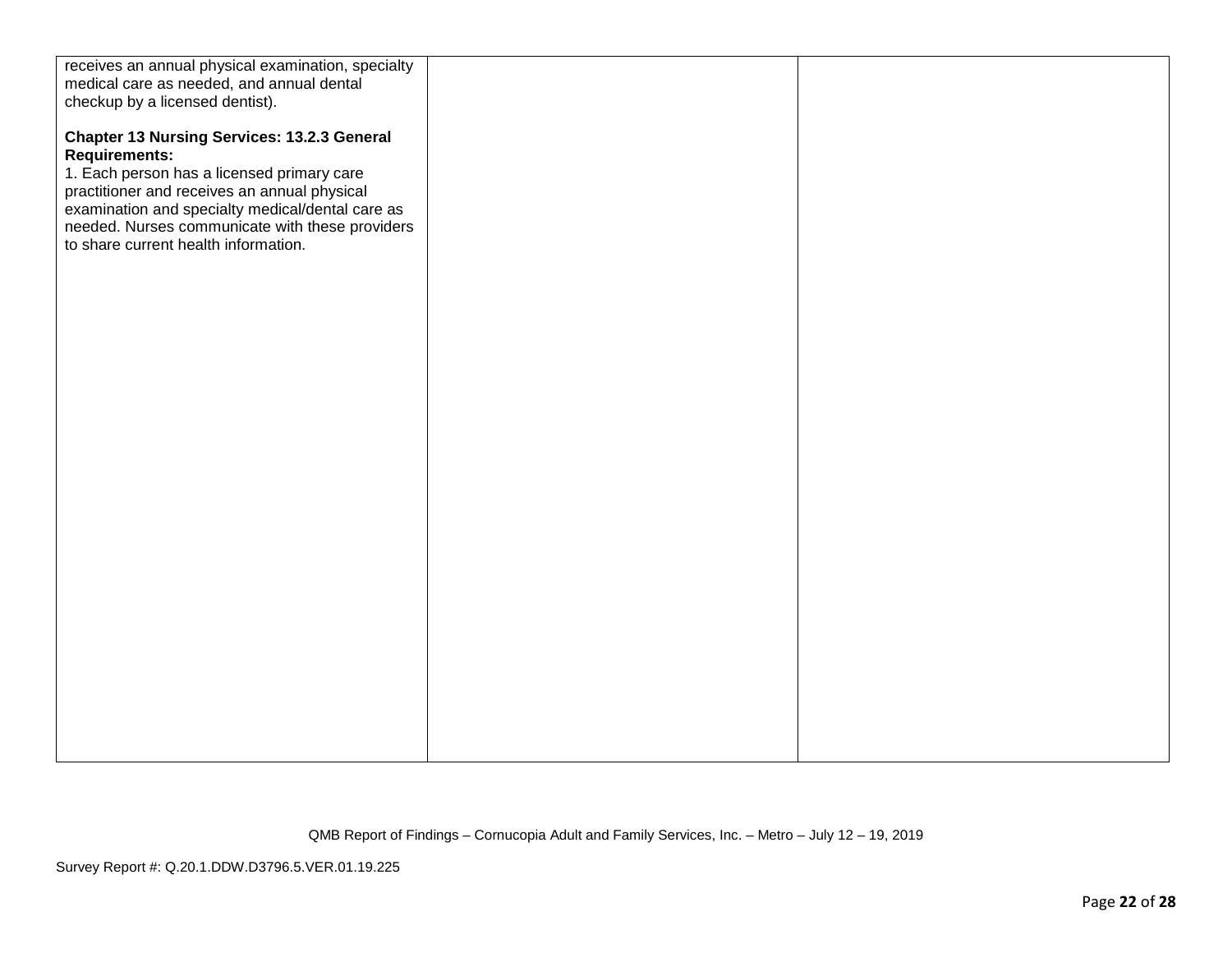| <b>Standard of Care</b>                                                                                                                                                                                                                                                                                               | <b>Routine Survey Deficiencies</b><br>September 7 - 13, 2018 | <b>Verification Survey New and Repeat</b><br><b>Deficiencies</b><br>July 12 - 19, 2019 |
|-----------------------------------------------------------------------------------------------------------------------------------------------------------------------------------------------------------------------------------------------------------------------------------------------------------------------|--------------------------------------------------------------|----------------------------------------------------------------------------------------|
| Service Domain: Service Plans: ISP Implementation - Services are delivered in accordance with the service plan, including type, scope, amount, duration<br>and frequency specified in the service plan.                                                                                                               |                                                              |                                                                                        |
| Tag #1A08 Administrative Case File (Other<br><b>Required Documents)</b>                                                                                                                                                                                                                                               | <b>Standard Level Deficiency</b>                             | <b>Completed</b>                                                                       |
| Tag #1A08.1 Administrative and Residential<br><b>Case File: Progress Notes</b>                                                                                                                                                                                                                                        | <b>Standard Level Deficiency</b>                             | <b>Completed</b>                                                                       |
| Tag #1A08.3 Administrative Case File:<br><b>Individual Service Plan/ISP Components</b>                                                                                                                                                                                                                                | <b>Condition of Participation Level Deficiency</b>           | <b>Completed</b>                                                                       |
| Tag #1A32 Administrative Case File:<br><b>Individual Service Plan Implementation</b>                                                                                                                                                                                                                                  | <b>Condition of Participation Level Deficiency</b>           | <b>Completed</b>                                                                       |
| Tag #1A32.2 Individual Service Plan<br>Implementation (Residential Implementation)                                                                                                                                                                                                                                    | <b>Standard Level Deficiency</b>                             | <b>Completed</b>                                                                       |
| Tag #1A38 Living Care Arrangement /<br><b>Community Inclusion Reporting Requirements</b>                                                                                                                                                                                                                              | <b>Standard Level Deficiency</b>                             | <b>Completed</b>                                                                       |
| Tag # IS04 Community Life Engagement                                                                                                                                                                                                                                                                                  | <b>Standard Level Deficiency</b>                             | <b>Completed</b>                                                                       |
| Tag # LS14 Residential Service Delivery Site<br>Case File (ISP and Healthcare requirements)                                                                                                                                                                                                                           | <b>Condition of Participation Level Deficiency</b>           | <b>Completed</b>                                                                       |
| Tag # LS14.1 Residential Service Delivery Site<br><b>Case File (Other Required Documentation)</b>                                                                                                                                                                                                                     | <b>Standard Level Deficiency</b>                             | <b>Completed</b>                                                                       |
| Service Domain: Qualified Providers - The State monitors non-licensed/non-certified providers to assure adherence to waiver requirements. The State<br>implements its policies and procedures for verifying that provider training is conducted in accordance with State requirements and the approved waiver.        |                                                              |                                                                                        |
| Tag #1A20 Direct Support Personnel Training                                                                                                                                                                                                                                                                           | <b>Standard Level Deficiency</b>                             | <b>Completed</b>                                                                       |
|                                                                                                                                                                                                                                                                                                                       |                                                              |                                                                                        |
| Tag #1A22 Agency Personnel Competency                                                                                                                                                                                                                                                                                 | <b>Standard Level Deficiency</b>                             | <b>Completed</b>                                                                       |
| Tag #1A37 Individual Specific Training                                                                                                                                                                                                                                                                                | <b>Condition of Participation Level Deficiency</b>           | <b>Completed</b>                                                                       |
| Service Domain: Health and Welfare - The state, on an ongoing basis, identifies, addresses and seeks to prevent occurrences of abuse, neglect and<br>exploitation. Individuals shall be afforded their basic human rights. The provider supports individuals to access needed healthcare services in a timely manner. |                                                              |                                                                                        |
| Tag # 1A07 Social Security Income (SSI)<br><b>Payments</b>                                                                                                                                                                                                                                                            | <b>Condition of Participation Level Deficiency</b>           | <b>Completed</b>                                                                       |
| Tag #1A09.1.0 Medication Delivery PRN<br><b>Medication Administration</b>                                                                                                                                                                                                                                             | <b>Standard Level Deficiency</b>                             | <b>Completed</b>                                                                       |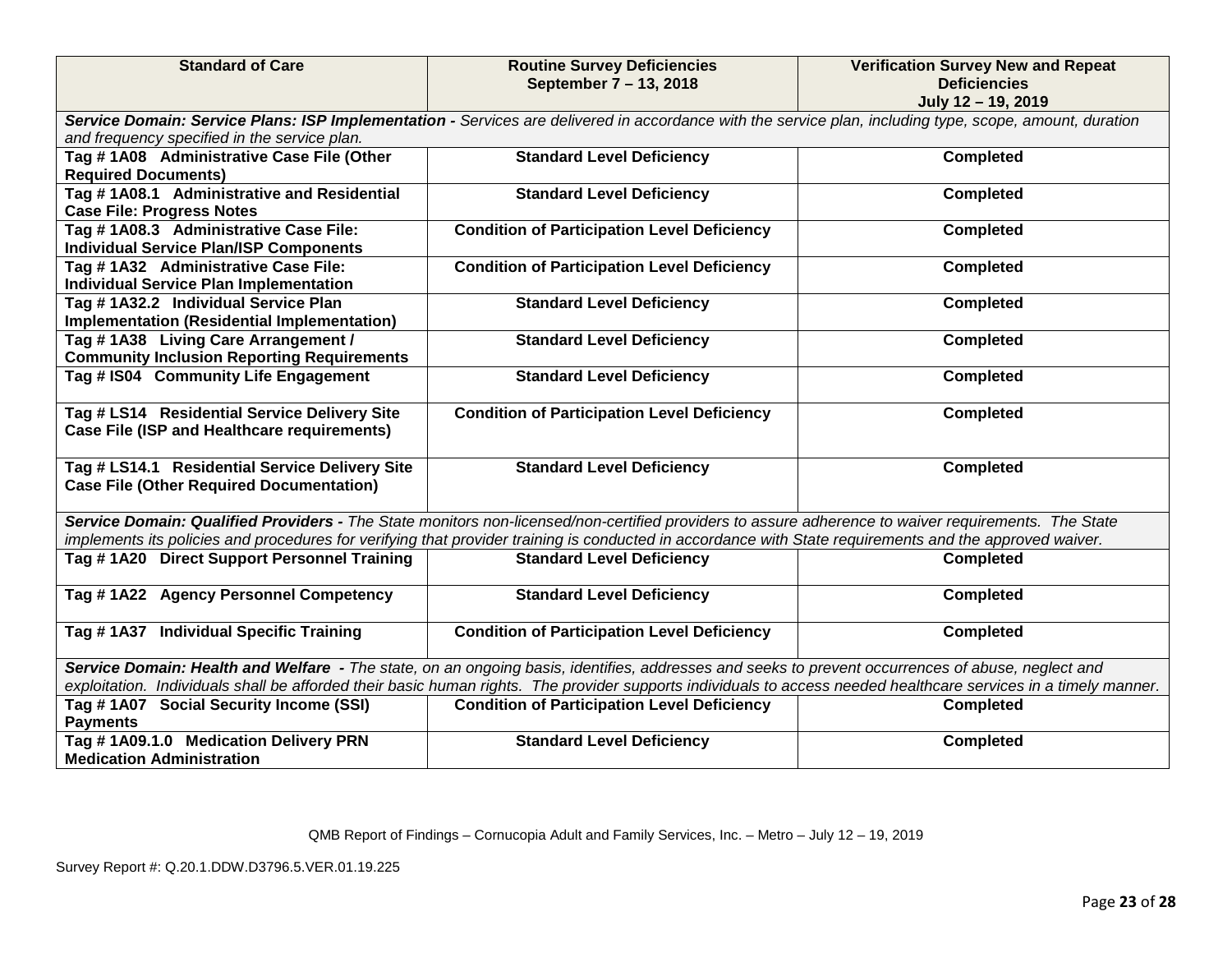| Tag #1A15.2 Administrative Case File:<br><b>Healthcare Documentation (Therap and</b><br><b>Required Plans)</b>                                                                                                       | <b>Condition of Participation Level Deficiency</b> | <b>Completed</b> |
|----------------------------------------------------------------------------------------------------------------------------------------------------------------------------------------------------------------------|----------------------------------------------------|------------------|
| Tag #1A29 Complaints / Grievances -<br>Acknowledgement                                                                                                                                                               | <b>Standard Level Deficiency</b>                   | <b>Completed</b> |
| Tag # LS06 Family Living Requirements                                                                                                                                                                                | <b>Standard Level Deficiency</b>                   | <b>Completed</b> |
| Tag # LS25 Residential Health and Safety<br>(Supported Living & Family Living)                                                                                                                                       | <b>Standard Level Deficiency</b>                   | <b>Completed</b> |
| Service Domain: Medicaid Billing/Reimbursement - State financial oversight exists to assure that claims are coded and paid for in accordance with the<br>reimbursement methodology specified in the approved waiver. |                                                    |                  |
| Tag # 5144 Adult Habilitation Reimbursement                                                                                                                                                                          | <b>Standard Level Deficiency</b>                   | <b>Completed</b> |
| Tag # IS30 Customized Community Supports<br><b>Reimbursement</b>                                                                                                                                                     | <b>Standard Level Deficiency</b>                   | <b>Completed</b> |
| Tag # LS26 Supported Living Reimbursement                                                                                                                                                                            | <b>Standard Level Deficiency</b>                   | <b>Completed</b> |
| Tag # LS27 Family Living Reimbursement                                                                                                                                                                               | <b>Standard Level Deficiency</b>                   | <b>Completed</b> |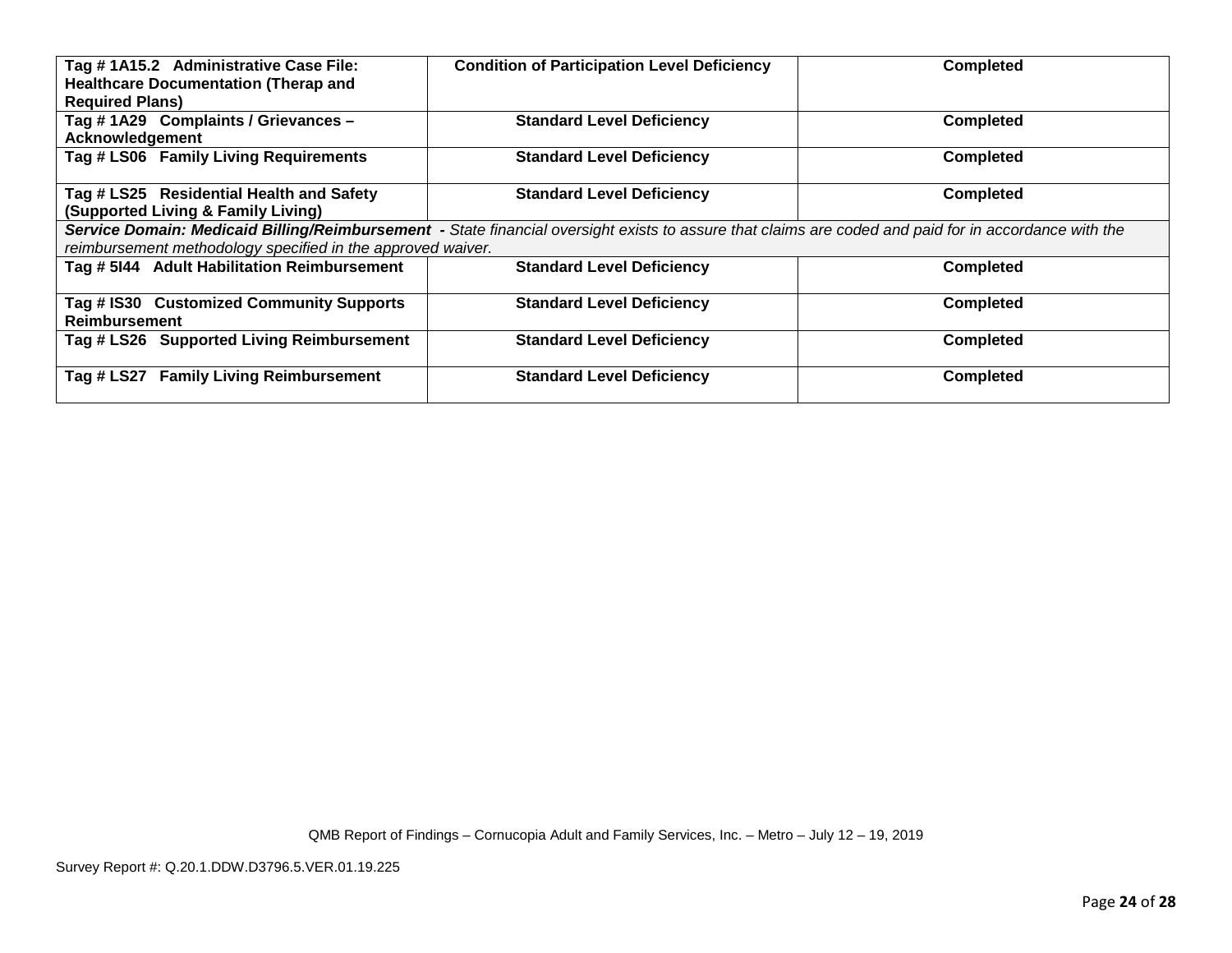|                                                                                                                                     | Verification Survey Plan of Correction, On-going QA/QI and Responsible Party                                                                                                                                                                                                                                                    | <b>Date Due</b> |
|-------------------------------------------------------------------------------------------------------------------------------------|---------------------------------------------------------------------------------------------------------------------------------------------------------------------------------------------------------------------------------------------------------------------------------------------------------------------------------|-----------------|
| Tag #1A32.1<br>Administrative Case File:<br>Individual Service Plan<br><b>Implementation (Not</b><br><b>Completed at Frequency)</b> | Provider:<br>State your Plan of Correction for the deficiencies cited in this tag here (How is the deficiency going to<br>be corrected? This can be specific to each deficiency cited or if possible an overall correction?): $\rightarrow$                                                                                     |                 |
|                                                                                                                                     | <b>Provider:</b><br>Enter your ongoing Quality Assurance/Quality Improvement processes as it related to this tag<br>number here (What is going to be done? How many individuals is this going to affect? How often will this be<br>completed? Who is responsible? What steps will be taken if issues are found?): $\rightarrow$ |                 |
| Tag #1A43.1                                                                                                                         | Provider:                                                                                                                                                                                                                                                                                                                       |                 |
| <b>General Events Reporting -</b><br>Individual Reporting                                                                           | State your Plan of Correction for the deficiencies cited in this tag here (How is the deficiency going to<br>be corrected? This can be specific to each deficiency cited or if possible an overall correction?): $\rightarrow$                                                                                                  |                 |
|                                                                                                                                     | <b>Provider:</b><br>Enter your ongoing Quality Assurance/Quality Improvement processes as it related to this tag<br>number here (What is going to be done? How many individuals is this going to affect? How often will this be<br>completed? Who is responsible? What steps will be taken if issues are found?): $\rightarrow$ |                 |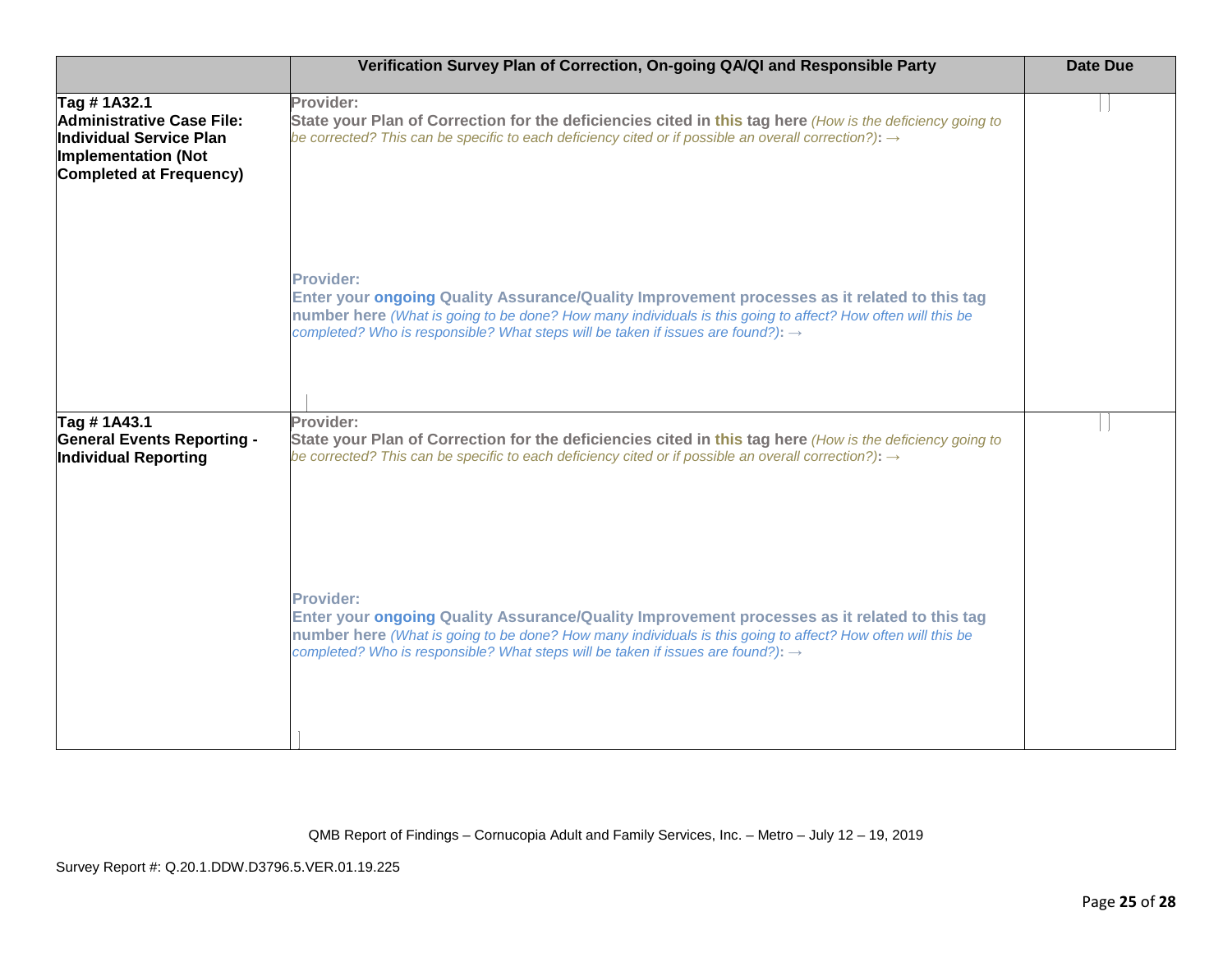| Tag #1A08.2                          | Provider:                                                                                                         |  |
|--------------------------------------|-------------------------------------------------------------------------------------------------------------------|--|
| Administrative Case File:            | State your Plan of Correction for the deficiencies cited in this tag here (How is the deficiency going to         |  |
| <b>Healthcare Requirements &amp;</b> | be corrected? This can be specific to each deficiency cited or if possible an overall correction?): $\rightarrow$ |  |
| Follow-up                            |                                                                                                                   |  |
|                                      |                                                                                                                   |  |
|                                      |                                                                                                                   |  |
|                                      |                                                                                                                   |  |
|                                      |                                                                                                                   |  |
|                                      |                                                                                                                   |  |
|                                      |                                                                                                                   |  |
|                                      | <b>Provider:</b>                                                                                                  |  |
|                                      | Enter your ongoing Quality Assurance/Quality Improvement processes as it related to this tag                      |  |
|                                      | number here (What is going to be done? How many individuals is this going to affect? How often will this be       |  |
|                                      | completed? Who is responsible? What steps will be taken if issues are found?): $\rightarrow$                      |  |
|                                      |                                                                                                                   |  |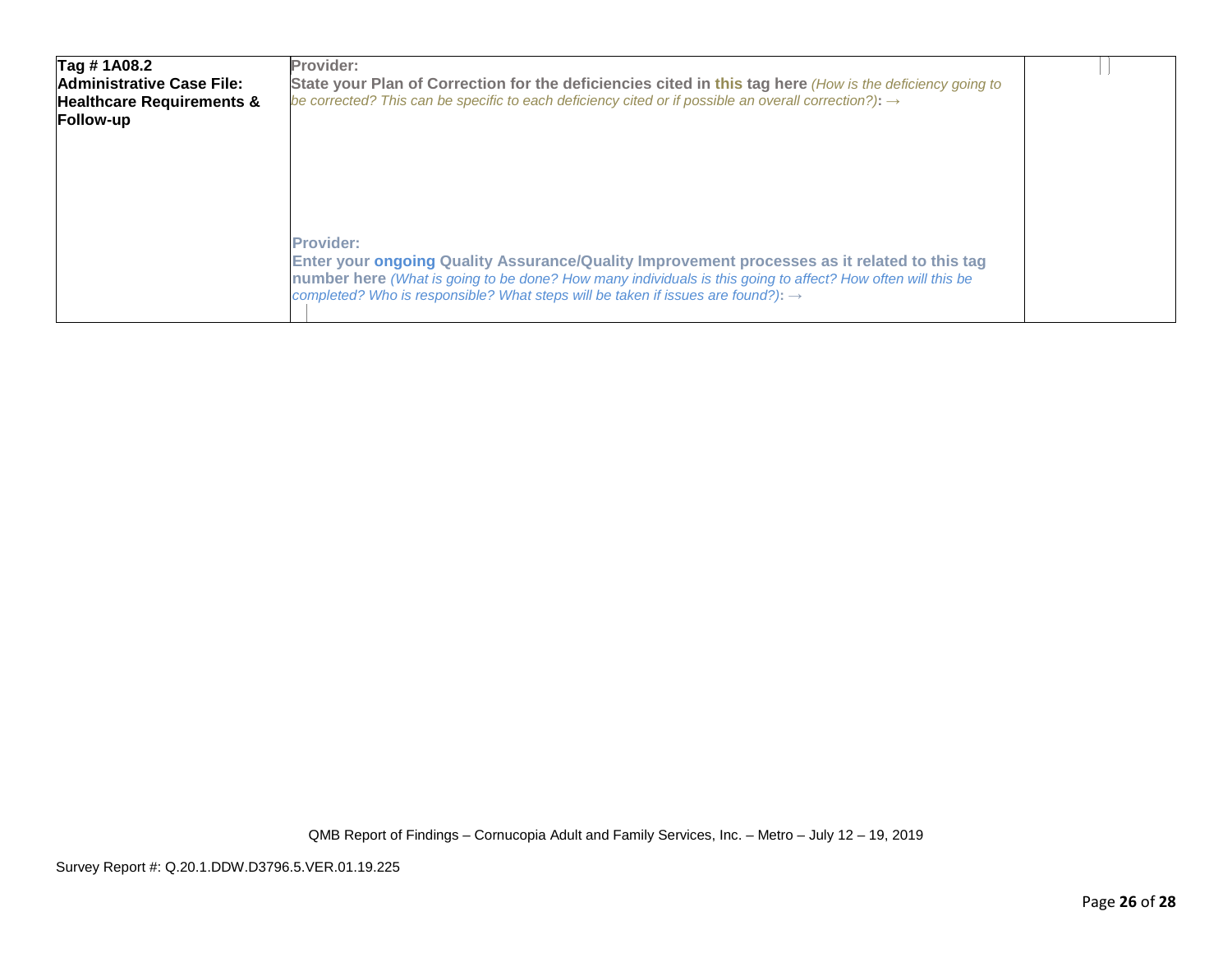MICHELLE LUJAN GRISHAM GOVERNOR



KATHYLEEN M. KUNKEL **CABINET SECRETARY** 

Date: August 30, 2019

| To:               | Michelle Bishop-Couch, Chief Executive Officer |
|-------------------|------------------------------------------------|
| Provider:         | Cornucopia Adult and Family Services, Inc.     |
| Address:          | 2002 Bridge Blvd. SW                           |
| City, State, Zip: | Albuquerque, New Mexico 87105                  |

E-mail Address: [michelle@cornucopia-ads.org](mailto:michelle@cornucopia-ads.org)

| Region:                | Metro                  |
|------------------------|------------------------|
| <b>Routine Survey:</b> | September 7 - 13, 2018 |
| Verification Survey:   | July 12 - 19, 2019     |

Program Surveyed: Developmental Disabilities Waiver

Service Surveyed: *2018:* Supported Living, Family Living, Customized In-Home Supports, Customized Community Supports

Survey Type: Verification

Dear Michelle Bishop-Couch:

The Division of Health Improvement/Quality Management Bureau has received, reviewed and approved the supporting documents you submitted for your Plan of Correction. The documents you provided verified that all previously cited survey Deficiencies have been corrected.

# **The Plan of Correction process is now complete.**

# **Furthermore, your agency is now determined to be in Compliance with all Conditions of Participation.**

To maintain ongoing compliance with standards and regulations, continue to use the Quality Assurance (self-auditing) processes you described in your Plan of Correction.

Consistent use of these Quality Assurance processes will enable you to identify and promptly respond to problems, enhance your service delivery, and result in fewer deficiencies cited in future QMB surveys.

Thank you for your cooperation with the Plan of Correction process, for striving to come into compliance with standards and regulations, and for helping to provide the health, safety and personal growth of the people you serve.